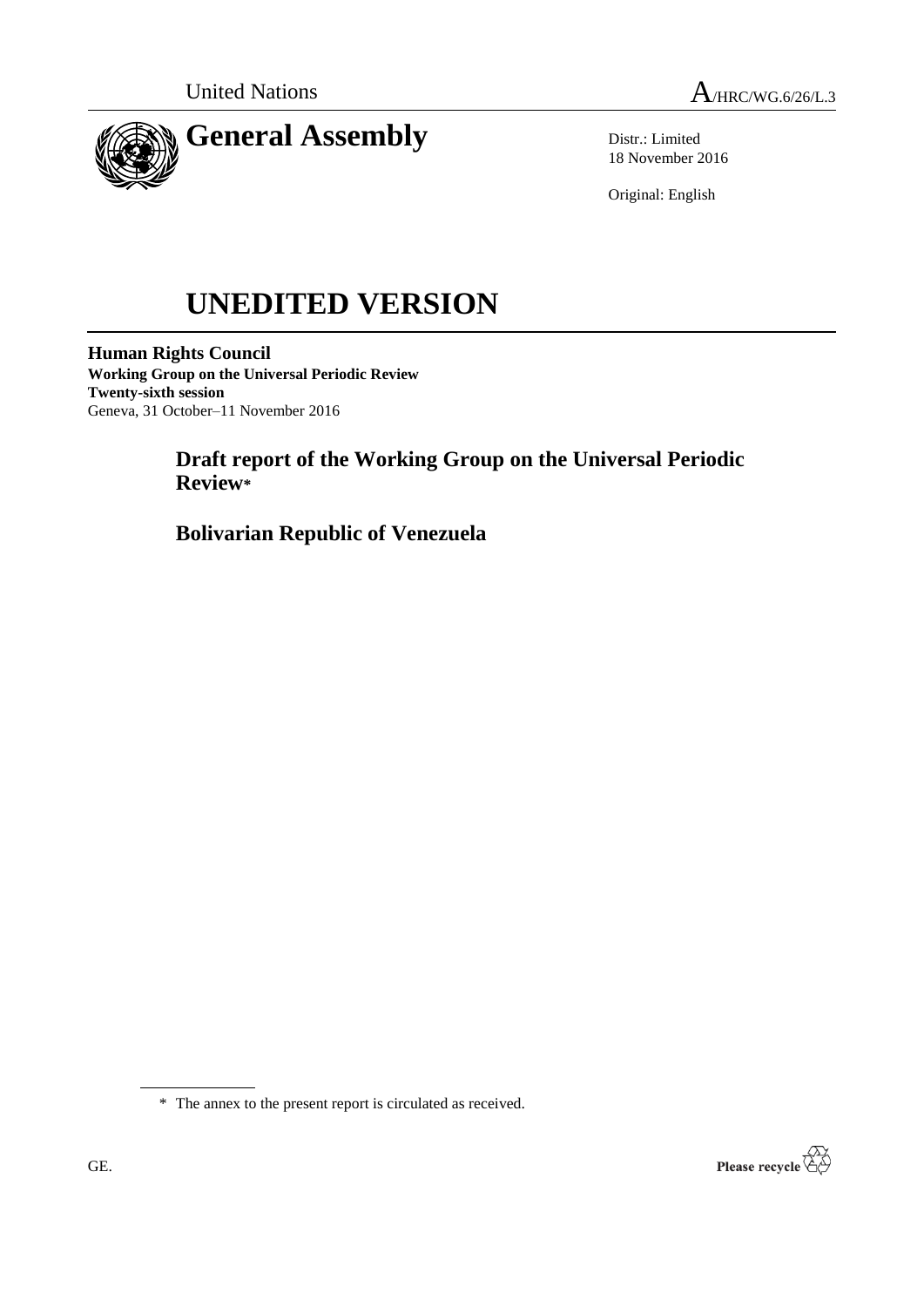## **A/HRC/WG.6/26/L.3**

# Contents

|       |           | Page |
|-------|-----------|------|
|       |           | 3    |
|       |           | 3    |
|       | A.        | 3    |
|       | <b>B.</b> | 4    |
| H.    |           |      |
| Annex |           |      |
|       |           | 28   |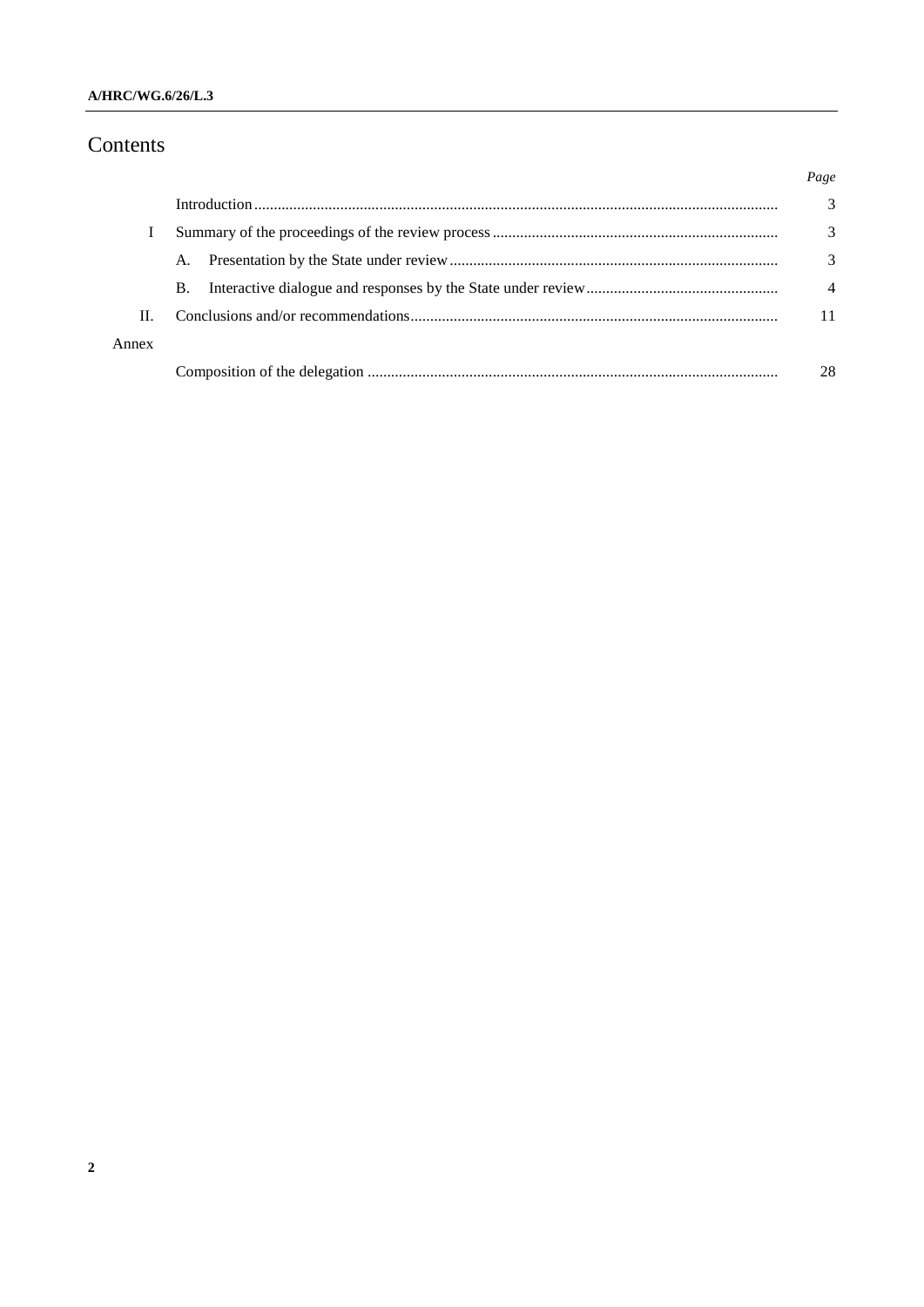## **Introduction**

1. The Working Group on the Universal Periodic Review, established in accordance with Human Rights Council resolution  $5/1$ , held its twenty-sixth session from  $31<sup>st</sup>$  October to 11 November 2016. The review of the Bolivarian Republic of Venezuela was held at the 3rd meeting on 1 November 2016. The delegation of the Bolivarian Republic of Venezuela was headed by Ms. Delcy Rodríguez Gómez. At its 10th meeting held on 4 November 2016, the Working Group adopted the report on the Bolivarian Republic of Venezuela.

2. On 12 January 2016, the Human Rights Council selected the following group of rapporteurs (troika) to facilitate the review of the Bolivarian Republic of Venezuela: Kyrgyzstan, Mexico and Nigeria.

3. In accordance with paragraph 15 of the annex to Human Rights Council resolution 5/1 and paragraph 5 of the annex to Council resolution 16/21, the following documents were issued for the review of the Bolivarian Republic of Venezuela:

(a) A national report submitted/written presentation made in accordance with paragraph 15 (a) (A/HRC/WG.6/26/VEN/1);

(b) A compilation prepared by the Office of the United Nations High Commissioner for Human Rights (OHCHR) in accordance with paragraph 15 (b) (A/HRC/WG.6/26/VEN/2);

(c) A summary prepared by OHCHR in accordance with paragraph 15 (c) (A/HRC/WG.6/26/VEN/3).

4. A list of questions prepared in advance by Belgium, Czechia, Germany, Mexico, the Netherlands, Spain, Sweden, the United Kingdom of Great Britain and Northern Ireland, and the United States of America was transmitted to the Bolivarian Republic of Venezuela through the troika. These questions are available on the extranet of the UPR.

## **I. Summary of the proceedings of the review process**

#### **A. Presentation by the State under review**

5. The delegation of the Bolivarian Republic of Venezuela led by Foreign Minister H.E. Delcy Rodriguez, stated that the revolution from 1998 was a revolution for human rights, and the 1999 Constitution set a path based on a Constitutional State for human rights. It stated that there was a confrontation of two models in the world and in the region: the capitalist model; main instrument for human rights violations and the models for transformation, with a different view not only of modes of production, but also of conception of the human being. From the last UPR until now, the imperial force has intended to end with the transformations in Venezuela, by increasing and intensifying of the war against the country. It stated that the United States of America had selected the country as an imperial target, pretending to alter the universality of Venezuela's human rights model through a destabilisation process.

6. The delegation highlighted that the human rights model in Venezuela was irreversible because it was based on the citizens that have taken ownership of the country's transformation. It underscored that the main enemy of the revolution was the capitalist model, which violates human rights worldwide, causes violence and is the main responsible for the destruction of the planet. Likewise, it causes unequal distribution of wealth, inequity, and increases the gap between the rich and the poor.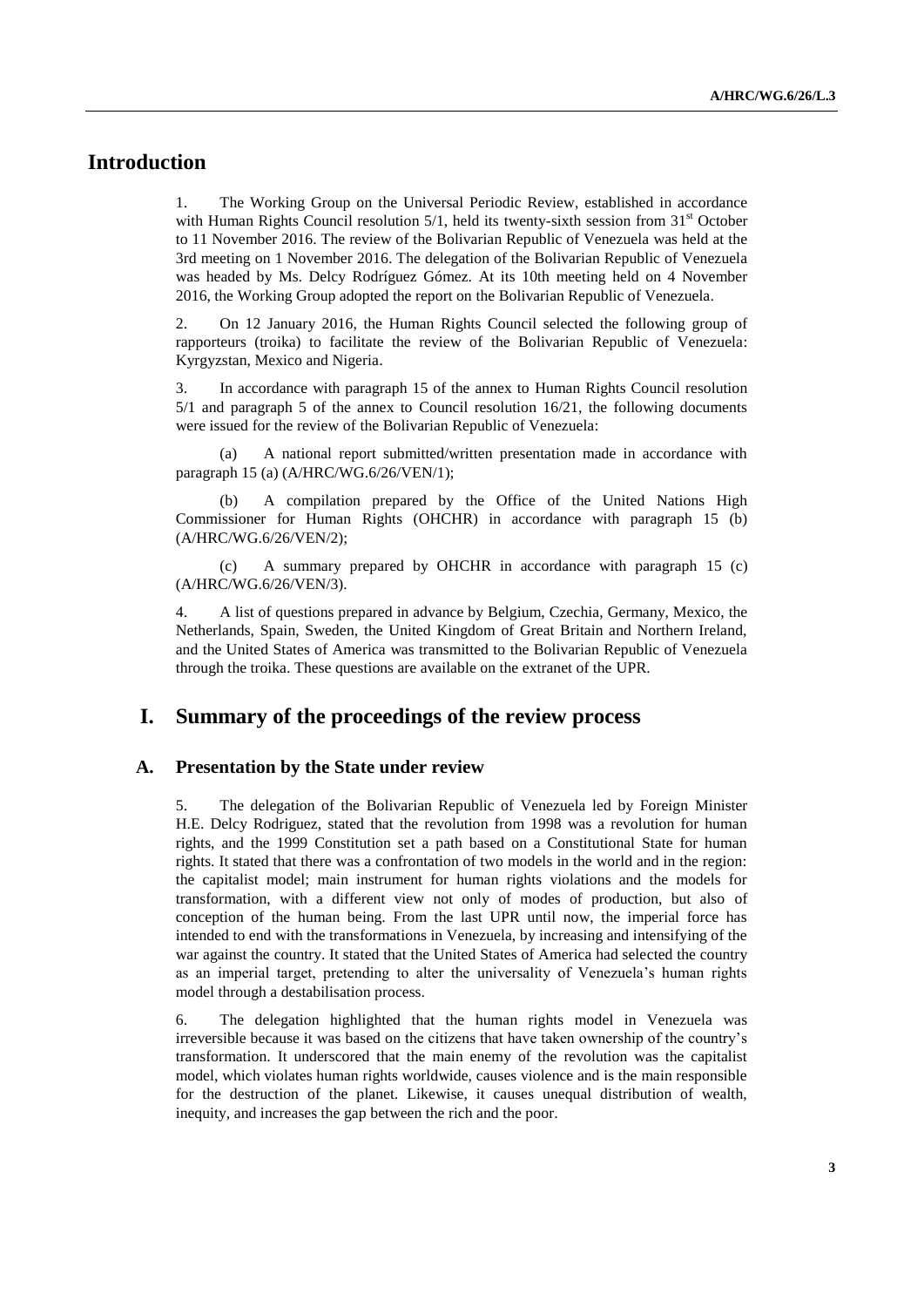7. It referred to the big corporations in the world that concentrate capital. The delegation mentioned that capitalism also led to the destruction of the Nation-States and called for a world campaign in favour of Nation-States.

8. The delegation asked about how to fix the Human Rights Council in favour of human rights, to enable it to be a real effective instrument for human rights.

9. The delegation stated that the neoliberal model was a failure, and that the successful socialist alternate model was being questioned by facto powers that were unwilling to accept that Venezuela be a reference point.

10. It indicated that despite campaigns against it, the revolution was one for human rights. The delegation mentioned a number of achievements and statistics including prizes for hunger eradication; transformations in gender equality, education, health and nutrition, underscoring that the FAO recognized their effective and permanent fight against poverty.

11. The delegation asked to cease the harassment against Venezuela. It stated that the Government had adopted the accepted UPR recommendations, and created a National Human Rights Plan.

#### **B. Interactive dialogue and responses by the State under review**

12. During the interactive dialogue, 102 delegations made statements. Recommendations made during the dialogue are to be found in section II of the present report.

13. India noted the creation of the National Council for Human Rights and requested Venezuela to share details about the progress of the national monitoring and follow-up system.

14. Indonesia commended Venezuela for its improvements in access to education, health, and the establishment of institutions to advance women's rights.

15. Iran (Islamic Republic of) acknowledged Venezuela for the National Human Rights Council and the national plan for prevention of torture.

16. Iraq commended Venezuela for facing the economic challenges and its clear position defending the right to peace and solidarity.

17. Finland noted with concern the current situation regarding the economic and social challenges and emphasized that international norms on freedom of expression must be complied.

18. Israel noted that the situation in Venezuela had worsened, with more impunity and denial of justice, as shown by the denunciation of the American Convention on Human Rights.

19. Italy acknowledged Venezuela for its measures aimed at developing a legal framework for the promotion and protection of human rights.

20. Jamaica commended Venezuela for its commitment to human rights and encouraged it to continue to work towards strengthening State institutions.

21. Japan welcomed Venezuela's implementation of social policies, including improved access to education, housing construction, and reduction in the poverty rate.

22. Kenya commended Venezuela for the efforts already taken in the implementation of the recommendations.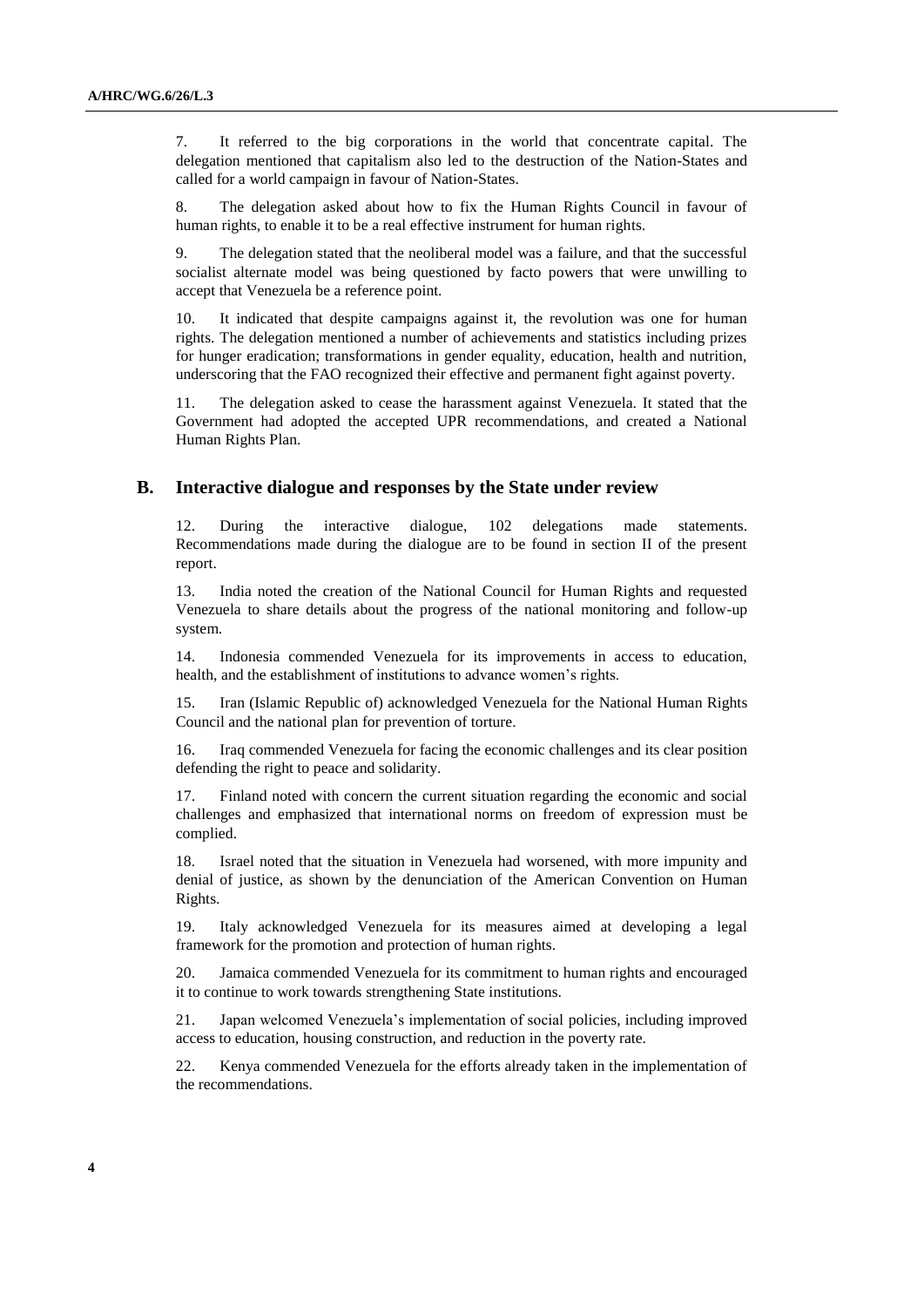23. Lao People's Democratic Republic commended Venezuela for its National Human Rights Plan, the ratification of the CRPD and OP-CRPD.

24. Latvia noted the establishment of the National Human Rights Council in Venezuela and noted the concerns expressed regarding restrictions imposed to freedom of expression.

25. Lebanon commended Venezuela for its efforts in diplomacy of peace and defending the just causes around the world, particularly the cause of the Palestinian people.

26. Liechtenstein recognized Venezuela's efforts in combating gender-based violence and violence against children.

27. Malaysia acknowledged Venezuela for mainstreaming a gender perspective, empowering women and ensuring education for persons with disabilities.

28. Maldives recognized Venezuela's efforts in women's rights and encouraged Venezuela to reach out to its international partners and OHCHR for assistance.

29. Mauritania welcomed the adoption of the National Human Rights Plan and the plan for prevention of torture in Venezuela.

30. Mexico welcomed the creation of the National Council for Human Rights, the National Human Rights Plan and the legislative advances in health and education.

31. Montenegro welcomed the establishment of the National Council for Human Rights, and noted concerns of the OHCHR regarding human rights violations.

32. Myanmar noted that Venezuela was certified free of measles and rubella, and that free high-quality education has been provided in most parts of the country.

33. Namibia appreciated the continued efforts by Venezuela to strengthen successful cooperation and solidarity agreements with African countries.

34. Nepal recognized the achievements of Venezuela in the socio-economic dimensions, including poverty reduction, education, health and child nutrition.

35. The Netherlands was worried about a rise in arbitrary arrests to prevent the conduct and publication of investigative journalism.

36. New Zealand noted the ratification of the CRPD, welcomed Venezuela's National Human Rights Plan and noted that freedom of expression remains a major challenge.

37. Nicaragua welcomed the dialogue with the opposition initiated by the Government and sponsored by Unasur and the Holly See.

38. Nigeria acknowledged the cooperation provided by Venezuela and the existence of a human rights legal framework. It noted the adoption of the Racial Discrimination Act.

39. Germany welcomed Venezuela for the ratification of CERD. It noted with concern political and social situation in Venezuela.

40. Pakistan welcomed the incorporation of a human rights approach in all public policies and the series of human rights laws in force.

41. Peru noted the role played by civil society in the development of public policies and the establishment of the National Council for Human Rights.

42. Philippines appreciated that Venezuela continued to adhere to principles of democracy and urged it to address the remaining human rights challenges.

43. Portugal welcomed that Venezuela had ratified CRPD and accepted visits from the majority of Special Procedures.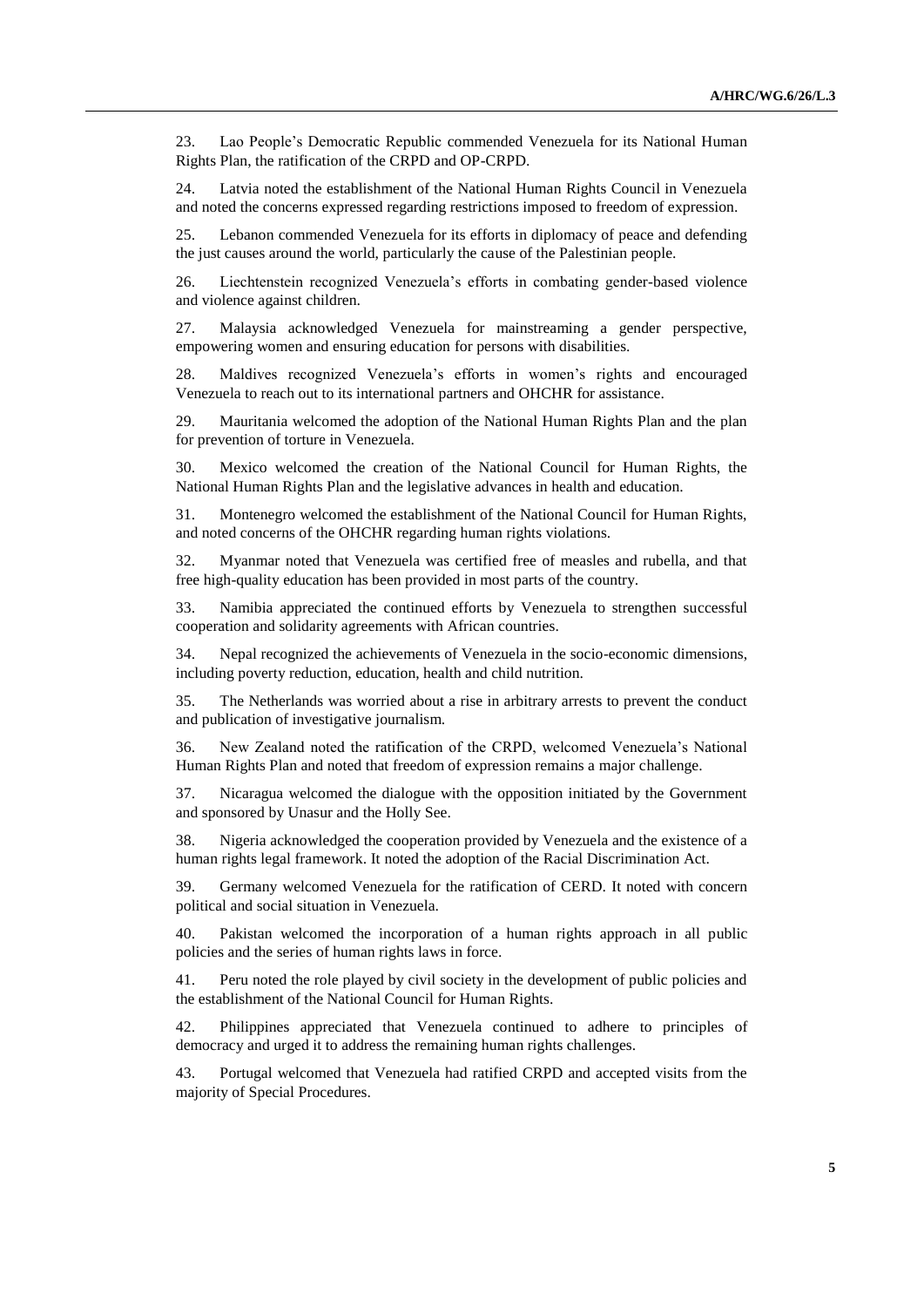44. Qatar commended Venezuela for its cooperation with the UN human rights system and the implementation of a number of UPR accepted recommendations.

45. Republic of Korea noted the establishment of national mechanisms to prevent torture and improve prison conditions and hoped these would promote the fundamental freedoms of Venezuelans.

46. The Russian Federation praised the Government for its work to improve the enjoyment of economic, social and cultural rights of Venezuelans.

47. Saudi Arabia welcomed the programs to reduce poverty and broaden education opportunities for all, including the Robinson missions to combat illiteracy.

48. Senegal saluted the efforts to strengthen the human rights framework through social inclusion policies and the establishment of the National Council for Human Rights.

49. Singapore recognized the introduction of a National Human Rights Plan to followup on UPR accepted recommendations and strengthen the human rights institutional framework.

50. Slovenia thanked the Government for its work aimed at improving the human rights situation in Venezuela.

51. South Africa commended Venezuela for its efforts to ensure the elimination of discrimination including the legislation regarding the rights of indigenous peoples.

52. South Sudan welcomed the ratification of CRPD and its OP and noted that early pregnancy remained a major challenge for Venezuela.

53. Spain welcomed the establishment of the National Council for Human Rights and the enactment of the National Human Rights Plan.

54. State of Palestine praised the efforts to improve the quality of education and the reform of law protection girls, boys and adolescents.

55. Sudan commended the commitment and positive engagement of Venezuela with the UPR and appreciated the positive steps taken since the last review.

56. Sweden was concerned about the situation of poverty, hunger and public health. It regretted the use of excessive violence by security forces.

57. Switzerland was concerned by recent developments in Venezuela and by the continuous deterioration of the human rights situation.

58. Syrian Arab Republic asked what were the political effects of protecting the rights of indigenous peoples and how their lands had been demarcated.

59. Tajikistan recognized the efforts of the Government to improve the human rights situation despite the economic difficulties faced by the country. It welcomed the establishment of the National Council for Human Rights.

60. Thailand commended the efforts to broaden the human rights legal framework and recognized the constraints on resources placed by the economic crisis in Venezuela.

61. Timor-Leste welcomed the approval of the national plan for the prevention of torture. It remained concerned by high numbers of cases of trafficking and violence against women.

62. Togo noted with satisfaction the efforts of the Government to follow-up on accepted recommendations received during the first UPR review.

63. Tunisia noted with appreciation the submission of periodic reports to the Treaty bodies that showed Venezuela's respect of the international Committees.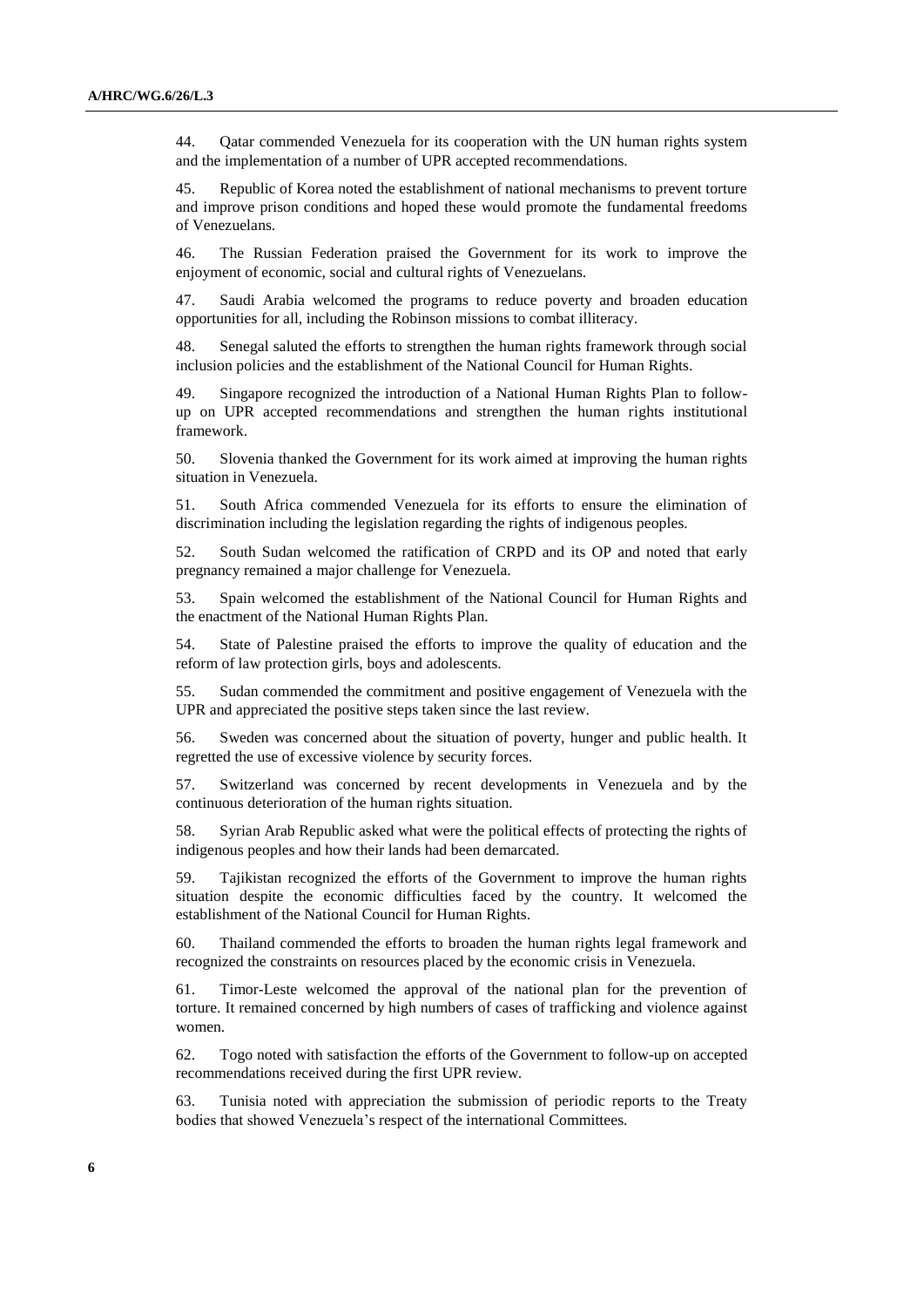64. Turkey requested further information on the legal and administrative initiatives in the areas of education, poverty reduction, gender equality, fight against discrimination, health care and adequate housing.

65. Uganda noted with appreciation the ratification of the Convention on the Rights of Persons with Disabilities and its Protocol, the passing of the Racial Discrimination Act and the increase of the health budget.

66. Ukraine raised concern with the situation in the ground and the protection of the right to work, to food, health, freedom of expression and peaceful assembly.

67. United Arab Emirates praised the efforts made on the socio economic and cultural front and the fight against extreme poverty.

68. United Kingdom of Great Britain and Northern Ireland inquired about the implementation of the Committees recommendations. Concerned by the political, economic and security challenges, it urged all sides to engage in a constructive dialogue.

69. United Republic of Tanzania commended the government's commitment to deliver 2 million additional housing units by 2019.

70. United States of America raised its concern with the human rights situation in Venezuela and the continued detention of persons who participated in peaceful protests.

71. Uruguay acknowledged the efforts made to reduce extreme poverty and social and economic inequality in the country.

72. Cuba acknowledged the measures progress in protecting and promoting human's rights for the population. Cuba recommends the implementation of consultation of the indigenous peoples.

73. Yemen stressed to pursue efforts to promote human rights particularly to protect the rights of indigenous people.

74. Zimbabwe noted the human rights advancement made since the first UPR cycle.

75. Algeria praised the efforts made in the implementation of the recommendations accepted during the first UPR cycle and the ten voluntary commitments.

76. Angola noted the detailed information provided in the national report describing the progress made since the first cycle of the UPR.

77. Argentina urged cooperation with OHCHR and all human rights mechanisms. It raised concern with allegations of excessive use of force and extra judicial executions.

78. Armenia noted the pending visit requests from special procedures mandate holders. It encouraged the full implementation of the international human rights obligation.

79. Australia was concerned by the limitations of freedom of expression, particularly the violent and arbitrary arrests of opposition leaders, students and public activists.

80. Austria shared its concerns on various human rights issues including arbitrary detention, lack of fair and transparent procedures, overcrowding in prisons as well as the crisis in the food and health sector.

81. Azerbaijan welcomed inter alia the establishment of the National Council for Human Rights and the preparation of the National Human Rights Plan.

82. Bahrain welcomed the measures taken since the last UPR. It inquired about the steps undertaken to increase the schooling rates for children and access to quality education.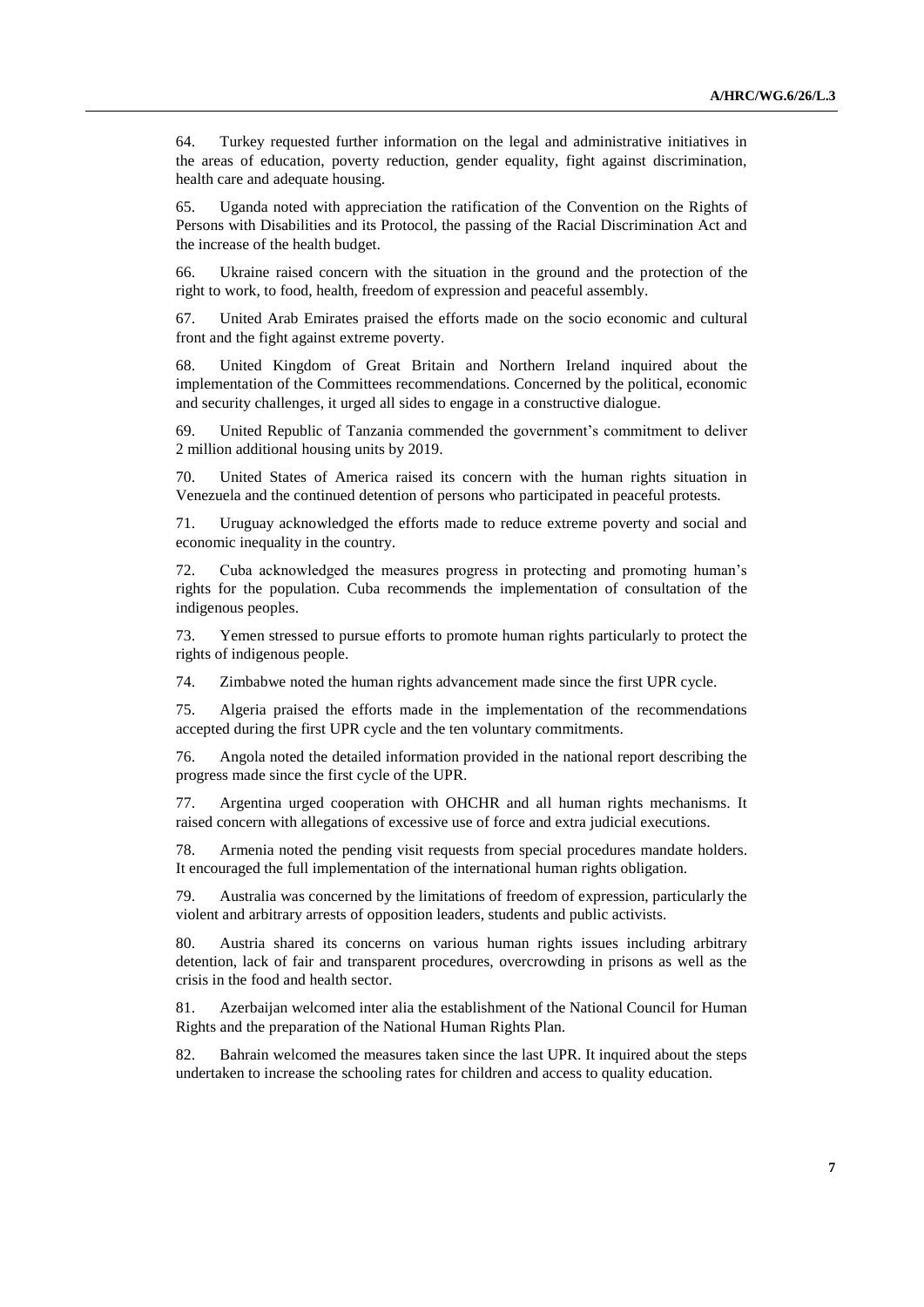83. Bangladesh noted the actions taken to continue its fight against poverty and the establishment of a quota system for persons with disabilities as recommended during the UPR cycle.

84. Belarus congratulated Venezuela's progress to reduce extreme poverty, its success in the housing program and on its global approach to gender equality.

85. Belgium stressed to achieve further progress in the area of access to the health care system, in particular to sexual and reproductive health services.

86. The Plurinational State of Bolivia recognized the profound transformation brought by the progress in social policies aimed at the most vulnerable popular sectors.

87. Brazil noted with increasing concern the evolution of the human rights situation in Venezuela.

88. Burundi congratulated Venezuela on progress achieved at improves the situation of gender equality and struggle violence against women.

89. Canada welcomes the positive measures taken to improve human rights issues. However, remains gravely concerned by increase civil, political, economic and social right violations.

90. Chile noted with appreciation the creation of the National Humans Right Council and encourages Venezuela to ensure human and financial resources to fulfil its goals.

91. The delegation said that the Ministry of People's Power for Prison Services had enhanced the prison infrastructure to eliminate overcrowding, introduced a new penitentiary and disciplinary system, and provided for family support and prisoner rehabilitation. An exponential reduction in prison violence had been achieved and intensive training courses were provided for prison staff.

92. The declaration of a state of economic emergency was in line with the Constitution and article 4 of the International Covenant on Civil and Political Rights. It had not been declared to derogate from internationally protected human rights but to guarantee compliance with the right to basic goods and services and to guarantee protection for the most vulnerable groups.

93. In 2015 the customs and languages of indigenous peoples and communities had been recognized in more than 28,000 identity documents. Over 80% of voters had participated in the five inclusive and transparent electoral processes conducted between 2012 and 2016.

94. The Special Act to Prevent and Punish Torture and Other Cruel, Inhuman or Degrading Treatment had been invoked to address unlawful conduct by law enforcement officers. The Justice and Truth Commission had located the remains of many victims of enforced disappearances during the period from 1958 to 1998 as well as a number of survivors. It had also investigated acts of violence perpetrated by law enforcement officers in 2014 and criminal proceedings had been instituted or completed in a number of cases.

95. Perpetrators of femicide had been prosecuted under the Act on Women's Right to a Life Free from Violence. Criminal proceedings had also been instituted or completed against law enforcement officers charged with grave violations of women's rights, including homicide.

96. During the period under review, 786 law enforcement officers had been charged with homicide and 989 with torture or ill-treatment.

97. China commended for policies and measures adopted in prevention torture, indigenous people's rights and equality.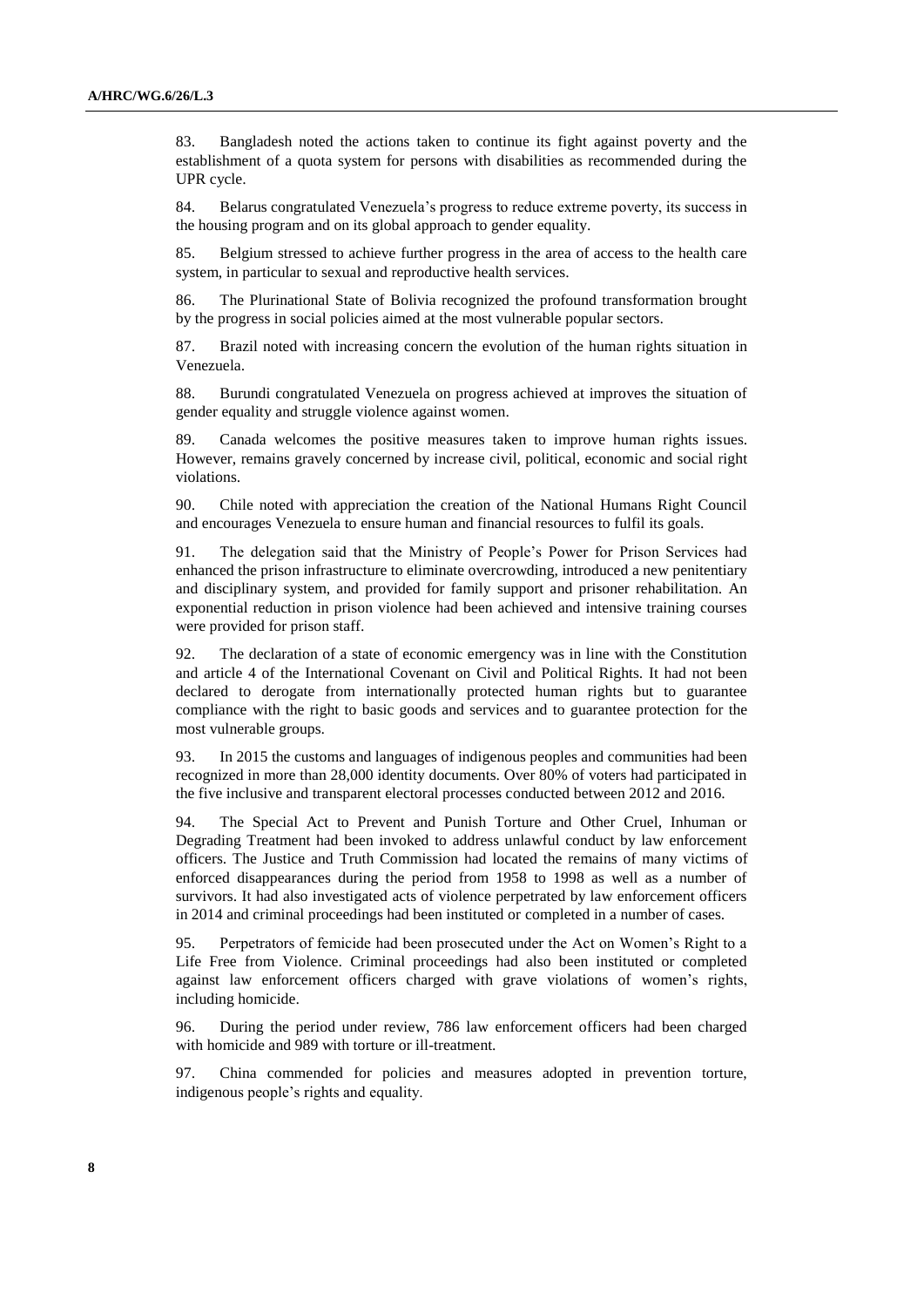98. Colombia welcomes the first national plan for the protection of sexual and reproductive rights. Colombia made recommendations to ensure prisoners, migrants and children rights.

99. Costa Rica note with appreciation the adoption of National human's rights plans. It expressed concern about freedom of expression, independence of powers state, among other.

100. Viet Nam supported efforts in overcoming hardship to continue pursuing its cause of national development, including via full protection and promotion of human rights.

101. Czechia made recommendations.

102. The Democratic People's Republic of Korea extended its solidarity with the Government and people of Venezuela in their struggle to defend national sovereignty.

103. Denmark expressed concern about the 2004 Law on Social Responsibility of Radio and Television which grants authorities control over media content.

104. Dominican Republic underscored achievements on human rights, particularly the creation of institutions to promote the rights of women.

105. Ecuador welcomed efforts to comply with UPR recommendations, particularly the design, implementation and follow-up of the National Human Rights Plan.

106. Egypt highlighted Venezuela's efforts to promote economic, social and cultural rights and welcomed its cooperation with treaty bodies.

107. El Salvador underscored the implementation of public policies in favour of human rights and highlighted Venezuela's efforts in following-up to UPR recommendations.

108. Eritrea recognized to role and advocacy of Venezuela on the need to adhere to the UPR process and welcomed its commitment in human rights.

109. Estonia encouraged the Government to attach more importance the implementation of the National Human Rights Plan, responding timely to treaty body requests and conducting regular consultations with civil society.

110. Ethiopia noted with appreciation Venezuela's effort to improve economic, social and cultural rights and the adoption and implementation of the 2011 Racial Discrimination Act.

111. Ireland welcomed Venezuela's submissions to treaty bodies, and it was concerned by the Working Group on Arbitrary Detention's finding of arbitrary detentions, including of opposition politicians.

112. France made recommendations.

113. Georgia remained concerned by the situation of human rights in Venezuela. It encouraged Venezuela to strengthen the dialogue with the UN mechanisms.

114. Norway was concerned by persecution against opposition leaders and by limitations on the freedom of expression through constitutional mechanisms. It recognized the role of Venezuela in the Colombian peace process.

115. Ghana noted with satisfaction measures taken to implement the recommendations made to Venezuela during its first cycle.

116. Guatemala expressed its concern about the reports on lack of independence and impartiality of the judiciary and the indoctrination in schools and universities.

117. Haiti expressed its deep gratitude to the Venezuelan Government for their solidarity, in particular when providing Haiti with emergency aid following hurricane Mathieu.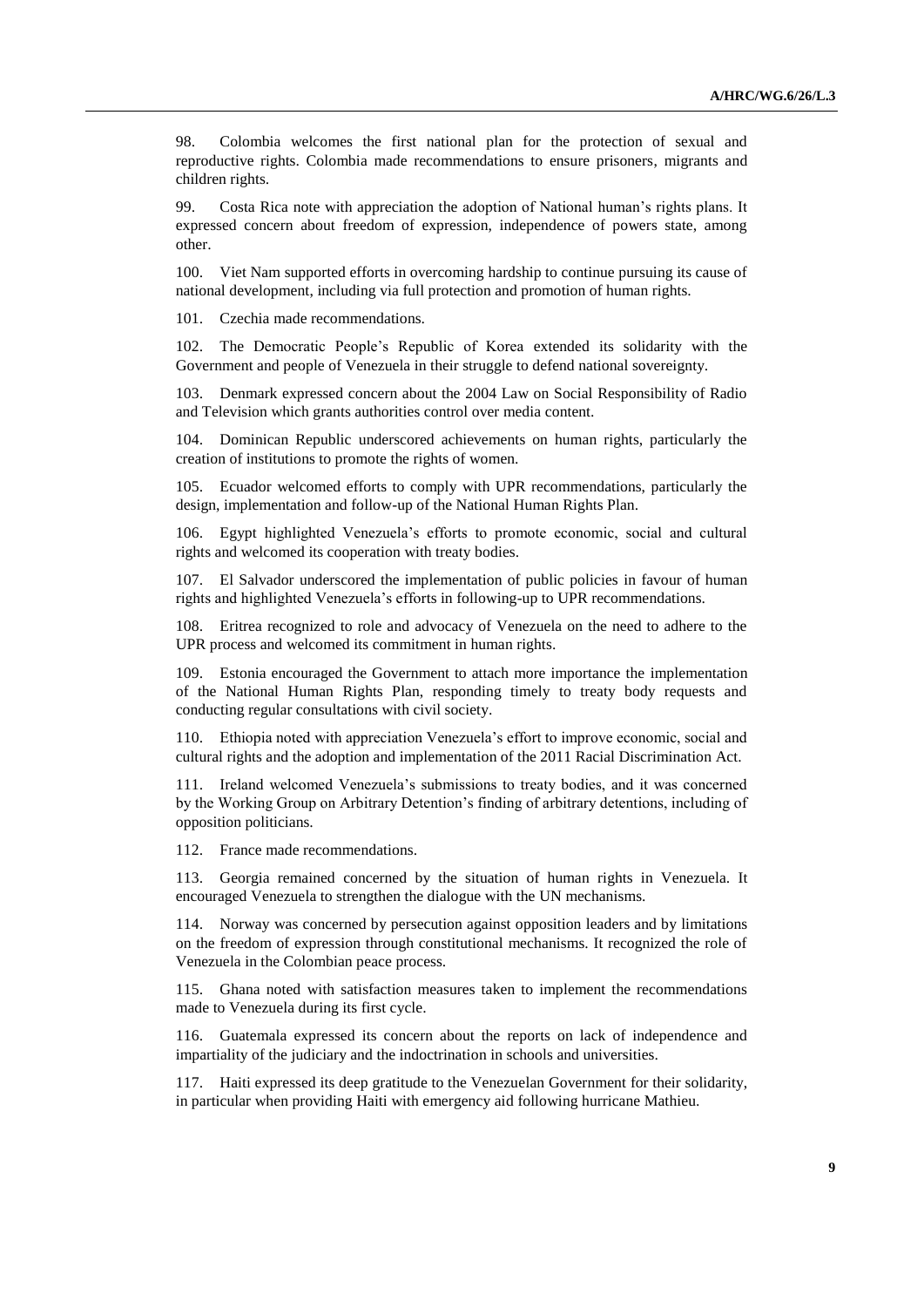118. Holy See acknowledged the positive steps taken by Venezuela. Holy See was concerned by current political and social situation in Venezuela.

119. Iceland was concerned by the social situation and the harassment of those who are critical of government policies in Venezuela.

120. Libya welcomed the recommendations accepted by Venezuela during the first UPR cycle, highlighted the establishment of the Human Rights Council, and commended progress in free education.

121. The delegation said that training courses for police officers included human rights awareness-raising and regulations governing the progressive and differentiated use of force. During the period from 2013 to 2016, 4,684 officers had been dismissed for breaching such principles.

122. The right to demonstrate peacefully was guaranteed. The violent *guarimba* demonstrations in 2014 had failed to meet that criterion. Diverse factors, including criminal developments from Colombia and the conduct of opposition political leaders, had led to the upsurge of criminal gangs. As a result of 145 operations since 2015, 2,640 offenders had been detained.

123. Major progress had been achieved in recent years in the fight against drugs, and the homicide rate had declined.

124. The Presidential Council of the Indigenous Peoples and Communities had elected 1,569 leaders who respected ancestral customs, and the Institute of Indigenous Languages promoted ancestral languages and knowledge. The Government, recognizing the right to ancestral territory, had granted 102 collective land titles.

125. Freedom of expression was guaranteed and no Venezuelan journalist or NGO member had been detained or prosecuted for his or her professional activity.

126. Five million computers had been provided free of charge to primary and secondary schools in the past five years. A programme to promote "technological literacy" for all citizens had recently been launched.

127. Assaults on the Venezuelan economy by national and transnational corporations had led to shortages of essential goods. However, Bolivarian policies had succeeded in containing the impact of the assaults. The current unemployment rate of about 6% was the lowest recorded for the past three decades. Since in 2011 general poverty had declined by 7% and extreme poverty by 27%.

128. The number of judges appointed to courts of first instance, including new courts addressing violence against women, totalled 2,409. Seventy per cent of the new offices of judge created since 2011 were held by women. Steps were currently being taken to regularize all provisional offices of judge and 700 judges were currently attending courses leading to a human rights diploma. The Constitutional Court, mandated by the Constitution to guarantee social peace and the rule of law.

129. The delegation announced the presentation of voluntary pledges and commitments that, because of text limits, would be made explicit in the addendum to the adoption report in the thirty-fourth session of the Human Rights Council. The head of the Venezuelan delegation said that the Bolivarian model of social reform fully guaranteed human rights. She trusted that the Human Rights Council and the multilateral human rights system would successfully address existing challenges and would build a new world order that curtailed the devastating impact of the capitalist model. The Bolivarian Revolution is irreversible and committed to the promotion of a human rights culture.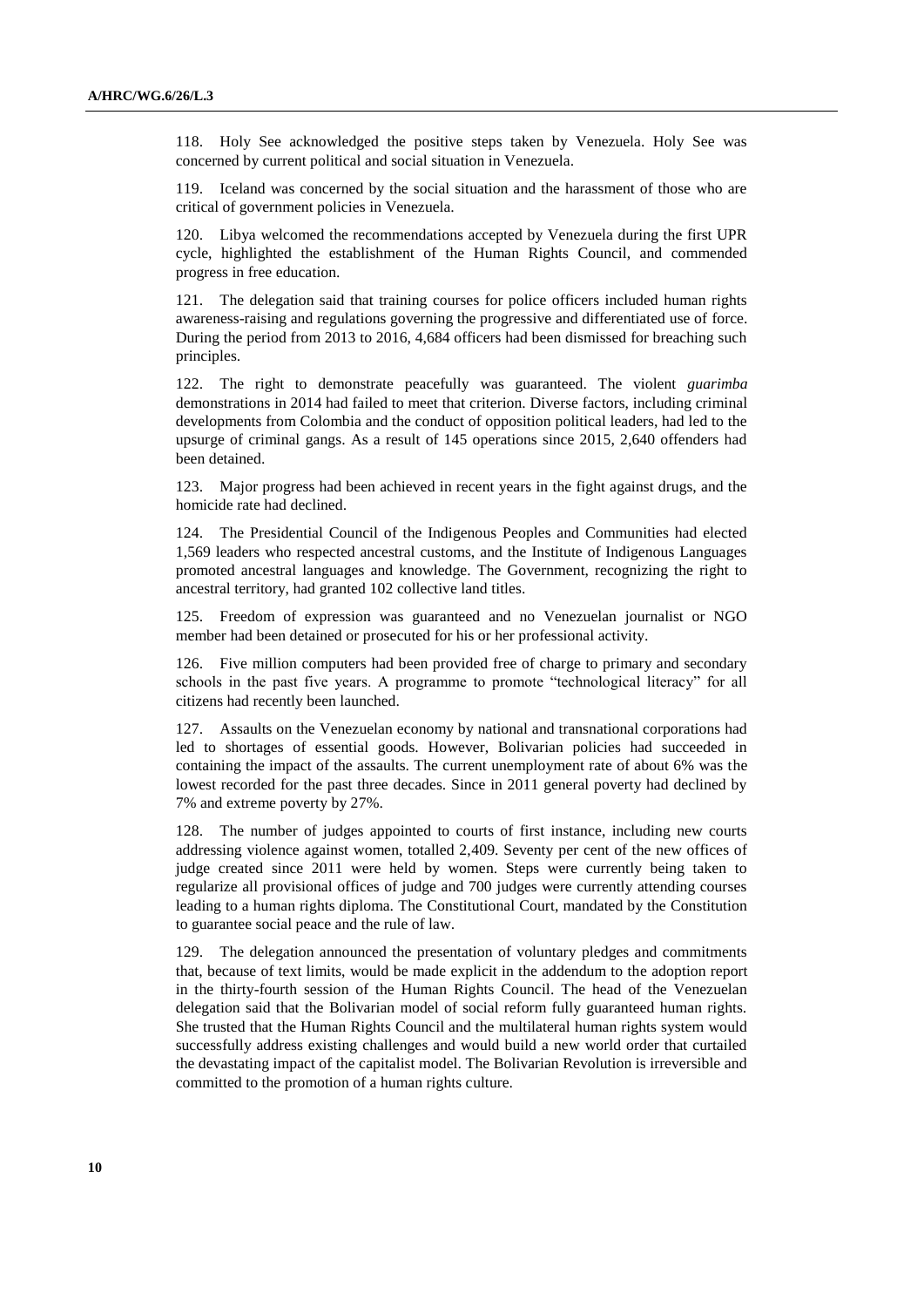## **II. Conclusions and/or recommendations**

130. **The following recommendations will be examined by the Bolivarian Republic of Venezuela which will provide responses in due time, but no later than the thirtyfourth session of the Human Rights Council in March 2017:**

130.1. **Ratify the Optional Protocol to the ICESCR and the Optional Protocol to the CAT (Portugal);**

130.2. **Consider ratifying the Convention against Torture, signed in 2011 (Senegal);**

130.3. **Ratify the Optional Protocol to the Convention against Torture and Other Cruel, Inhuman or Degrading Treatment or Punishment (Italy) (Portugal) (Montenegro) (New Zealand) (Estonia) (Guatemala);**

130.4. **Ratify OPCAT (Georgia);**

130.5. **Ratify the Optional Protocol to the Convention against Torture and Other Cruel, Inhuman or Degrading Treatment or Punishment (Kenya);**

130.6. **Ratify the Optional Protocol to the CAT (Denmark);**

130.7. **Conclude the ratification process of the ICRMW (Turkey);**

130.8. **Take measures towards the ratification of the International Convention on Migrant Workers and Members of their Families (El Salvador);**

130.9. **Consider ratifying the ICRMW and ILO Convention 189 (Philippines);**

130.10. **Continue intensifying the measures to reduce early pregnancy, strengthening training on sexual and reproductive rights (Dominican Republic);**

130.11. **Ratify the International Convention for the Protection of All Persons against Enforced Disappearance and the Optional Protocol to the Convention against Torture and Other Cruel, Inhuman or degrading, paying particular attention to these problems in prisons (France);**

130.12. **Study the possibility of ratifying or adhering to the ICPPED, the OPCAT and the ICMW (Uruguay);**

130.13. **Ratify the Convention for the Protection of All Persons from Enforced Disappearance as early as possible (ICPPED) (Japan);**

130.14. **Ratify the International Convention for the Protection of All Persons from Enforced Disappearance and the Optional Protocol to the Convention against Torture (Ukraine);**

130.15. **Ratify the Kampala amendments to the Rome Statute (Liechtenstein);**

130.16. **Ratify the Convention on the Non- Applicability of Statutory Limitations to War Crimes and Crimes against Humanity (Armenia);**

<sup>\*\*</sup> The conclusions and recommendations have not been edited.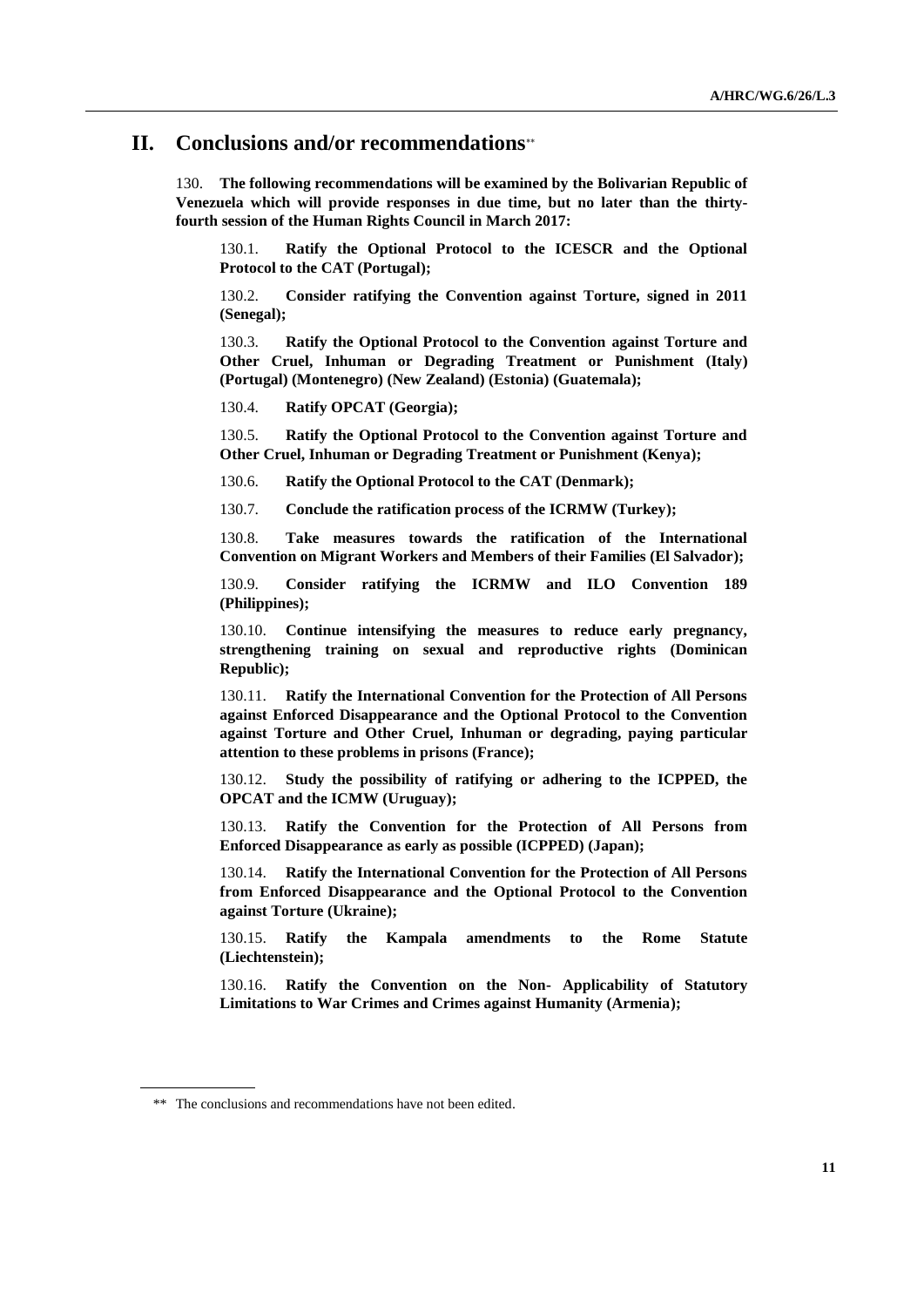130.17. **Continue strengthening the system of the effective response and to follow up the international obligations that Venezuela took upon itself in the field of human rights (Iraq);**

130.18. **Ensure full respect of the institutional balance established by the constitution, and take the necessary measures to restore as early as possible the prerogatives of the elected parliament (France);**

130.19. **Continue efforts to ensure that its domestic legislations are in line with international human rights standards (Philippines);**

130.20. **Adopt and implement the Law on Transparency, Disclosure and Access to Public Information drafted by the Joint Committee in April 2016 (Denmark);**

130.21. **Effectively implement the Organic Law on the Right of Women to a Life Free of Violence (Estonia);**

130.22. **Take all necessary measures so that the organic law on the right of women be effectively implemented (France);**

130.23. **Give full effect to the Law on the Right of Women to a Life Free of Violence, guaranteeing their effective access to justice (Spain);**

130.24. **Strengthen the domestic legal framework to prevent and punish human rights violations committed by transnational corporations and other enterprises (Ecuador);**

130.25. **Implement the law against corruption (Timor-Leste);**

130.26. **Create a legislative framework for the protection of human rights defenders (Georgia);**

130.27. **Reform the Organic Law of Education in order to achieve its compliance with international standards on the protection of the right to autonomy and academic freedom (Slovenia);**

130.28. **Continue to work towards creating an environment of mutual trust so that the achievements and the investments made by the Government and people of Venezuela will not be lost (Jamaica);**

130.29. **Continue with the policy of dialogue and openness with all social movement concerned human rights, as well as with civil society organizations (Lebanon);**

130.30. **Continue the dialogue with the different Venezuelan stakeholders in a spirit of respect, peace and reconciliation, and with a view to achieving the political and economic stability of Venezuela which will allow further progress in the promotion and protection of all human rights for all Venezuelan women and men (Nicaragua);**

130.31. **Continue taking actions to punish human rights violations, such as against the right to food or the right to peace, committed or promoted by actors in the business sector, which are pushing political agendas of destabilisation (Nicaragua);**

130.32. **Continue the policies developed to combat the actions of economic aggression against the Venezuelan people, and guarantee its human rights, in particular those of the most vulnerable groups (Nicaragua);**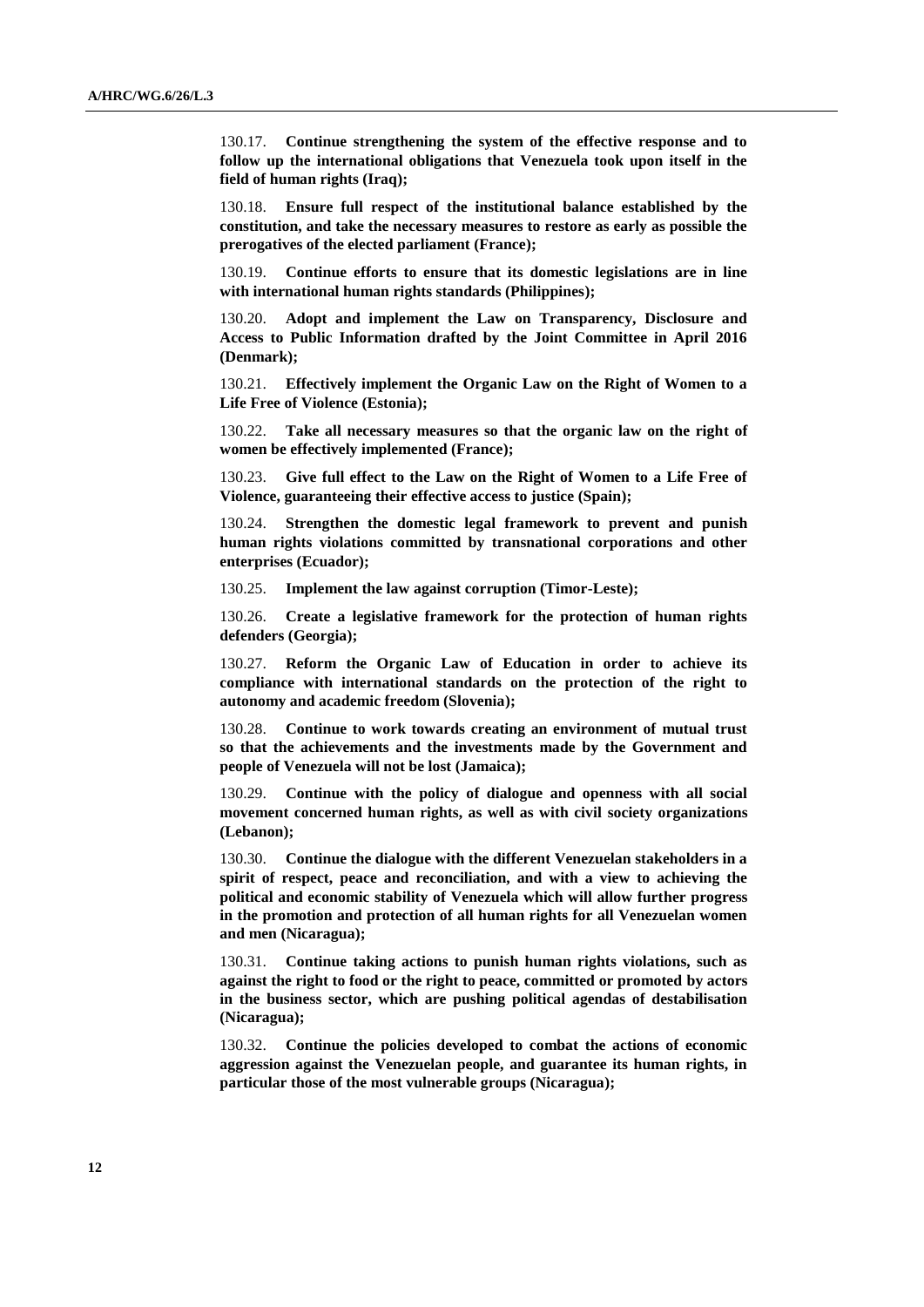130.33. **Continue its measures aimed at better taking into account vulnerable groups in public policies (Senegal);**

130.34. **Intensify the coordination mechanisms to the highest level for the execution and follow up of human rights related public policies (Sudan);**

130.35. **Continue in your efforts to achieve a fair social-economic to continue the struggle against social disparity and promoting equality (Syrian Arab Republic);**

130.36. **Continue efforts to establish a national monitoring and follow up system in the field of human rights in order to assess the relevance of national policies (Tunisia);**

130.37. **Continue working to ensure coordination between various relevant national mechanisms for further integration of human rights principles (Tunisia);**

130.38. **Continue its efforts to implement its development policy as defined in the Act on Missions of 2014 (United Arab Emirates);**

130.39. **Engage in constructive dialogue with the National Assembly, with agreed outcomes on economic and governance challenges by July 2017 (United Kingdom of Great Britain and Northern Ireland);**

130.40. **Engage in a dialogue among all Venezuelans, including the opposition, to resolve Venezuela's political divisions, economic crisis and humanitarian situation (United States of America);**

130.41. **Continue developing actions to protect the human rights of all people from the economic aggression developed against the country (Cuba);**

130.42. **Strengthen the mainstreaming of human rights across the whole spectrum of national public policy (Zimbabwe);**

130.43. **Continue further improvement of the protection and promotion of human rights in the country (Azerbaijan);**

130.44. **Continue its efforts to hold a national dialogue to strengthen constitutional democracy, participatory and protagonist in Venezuela (Burundi);**

130.45. **Continue to support the national dialogue facilitation mechanism promoted by the Union of South American Nations (UNASUR) where three former presidents and a representative of the Holy See participate (Burundi);**

130.46. **In its commitment to democratic principles and values and the defence of human rights, make the greatest efforts to ensure a national dialogue that facilitates guaranteeing full respect for human rights, independence of powers and institutional strengthening of the country (Chile);**

130.47. **Consolidate and boost effective implementation of Venezuela's commitments to protect and promote human rights, especially economic, social and cultural rights (Viet Nam);** 

130.48. **Make further contribution to genuine dialogue and cooperation among countries , in respect of principles of international laws , with a view to establish conditions favourable to national endeavours in protecting and promoting human rights (Viet Nam);**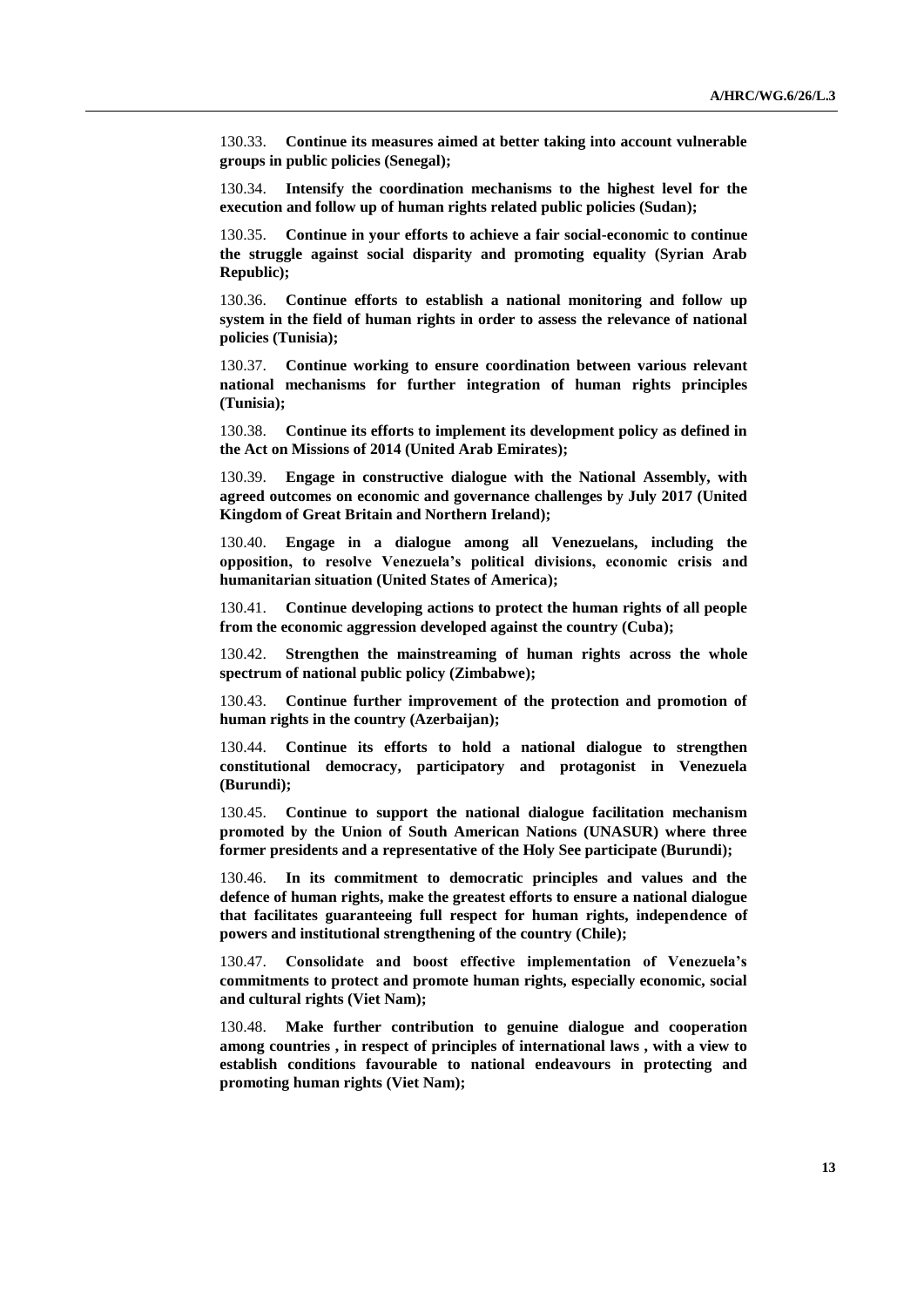130.49. **Continue to exert all efforts for peaceful resolution to the serious political tension, which is the source of a multitude of humanitarian and social concerns (Holy See);**

130.50. **Continue improving the performance of NHRI in Venezuela in accordance with the standards set out in the Paris Principles (Indonesia);** 

130.51. **Continue its efforts to consolidating national institutions and mechanisms set up for the promotion and protection of human rights in the country (Nepal);**

130.52. **Intensify efforts to ensure the appropriate functioning of the organization in charge of receiving gender violence complaints (Egypt);**

130.53. **Introduce an inclusive process involving all relevant stakeholders in developing the national human rights plan of action (Indonesia);**

130.54. **Continue its endeavours to implement the National Human Rights Plan (Islamic Republic of Iran);**

130.55. **Expedite the process to finalize the National Plan of Action for Children and Adolescents (2015-2019) (Maldives);**

130.56. **Fully implement its National Human Rights Plan to strengthen institutional coordination and monitoring of human rights policies in Venezuela, particularly with regard to social protection programmes that support older persons and persons with disabilities (Singapore);**

130.57. **Continue working with organizations and social movements in the implementation of the National Human Rights Plan, taking into account the vast and inclusive consultation process that lead to its approval (Sudan);**

130.58. **Continue implementing 2016-2019 National Human Rights Plan (China);**

130.59. **Adopt a National Action Plan on Security Council Resolution 1325, on Women, Peace and Security (Portugal);**

130.60. **Continue its efforts to finalize the National Plan for the Comprehensive Protection of Children and Adolescents (2015-2019) (State of Palestine);**

130.61. **Finalize the National Plan of Action for Children and adolescents and establish a pertinent monitoring mechanism for its implementation (Turkey);**

130.62. **Develop and make public clear indicators to monitor progress in the National Human Rights Plan implementation and allocate necessary resources to support implementation (New Zealand);**

130.63. **Continue its effort to create human rights training for national public defence personal (Lao People's Democratic Republic);**

130.64. **Take the necessary measures to strengthen the capabilities of promotion and protection of the environment (Togo);**

130.65. **Continue deepening the ongoing consultations of the human rights institutions of the state with social organizations and non-state actors (Cuba);**

130.66. **Enhance the state's capacity in protecting human rights while managing crises, catastrophes and disasters, and prepare to rescue (Bahrain);**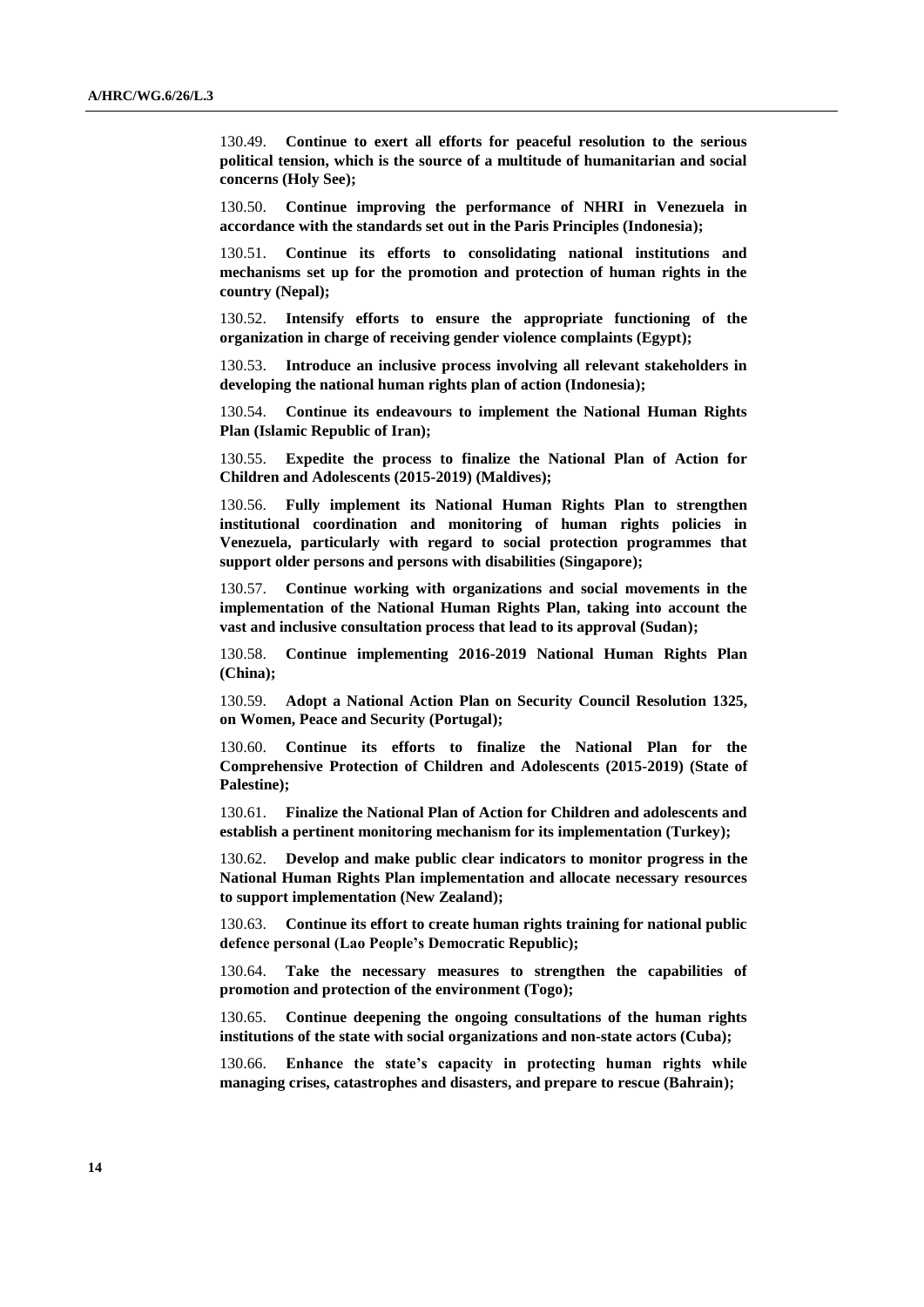130.67. **Continue implementing training programs on human rights for officials including for the personnel in charge of receiving and processing gender violence complaints (Bangladesh);**

130.68. **Encourage the implementation of an inclusive social policy framework for the enjoyment of all rights, notably the rights of people in vulnerable situations and foster the training of all law enforcement officers in order to maintain peace (Haiti);**

130.69. **Strengthen the humanistic policies of cooperation and solidarity with the people from the region of the Caribbean and Latin America (Haiti);** 

130.70. **Continue to strengthen its leadership in the multilateral framework on favour of a diplomacy of peace and the South-South cooperation for the promotion of human rights (Burundi);**

130.71. **Improve legislation, policies and guidelines regarding human rights education and training for the legal and justice system (Malaysia);**

130.72. **Promote and increase training programmes for security personnel including human rights education and training (Austria);**

130.73. **Establish a participatory and inclusive mechanism with civil society to follow up on the UPR recommendations (Mexico);** 

130.74. **Continue cooperation with United Nations human rights mechanisms and treaty bodies (Myanmar);**

130.75. **Continue to constructively cooperate with the universal mechanisms of promotion and protection of human rights, and to dialogue with social and human rights organizations (Tajikistan);**

130.76. **Further strengthen the institutions and mechanisms to ensure the implementation and follow up of human rights public policies (Togo);**

130.77. **Work towards concluding the ongoing exercise to create a national human rights monitoring and follow up system (Zimbabwe);**

130.78. **Accept the visits requested by the UN special procedure mandate holders and the OHCHR Regional Office for South America (Japan);**

130.79. **Cooperate with the special procedures of the Council, schedule pending visits as soon as possible, including the representative of the High Commissioner for Human Rights, and ensure the independence of the Ombudsman of Venezuela (Costa Rica);**

130.80. **Issue a standing invitation to the UN special procedure mandate holders and the representatives of the Inter-American Commission of Humans Rights (Finland);**

130.81. **Respond positively to all pending visit requests of Special Procedures and extend a standing invitation to the mandate holders (Latvia);**

130.82. **Extend standing invitation to all special procedure mandate holders (Montenegro);**

130.83. **Extend a standing invitation to special procedures (Peru);**

130.84. **Extend a standing invitation to the Council's Special Procedures (Portugal);**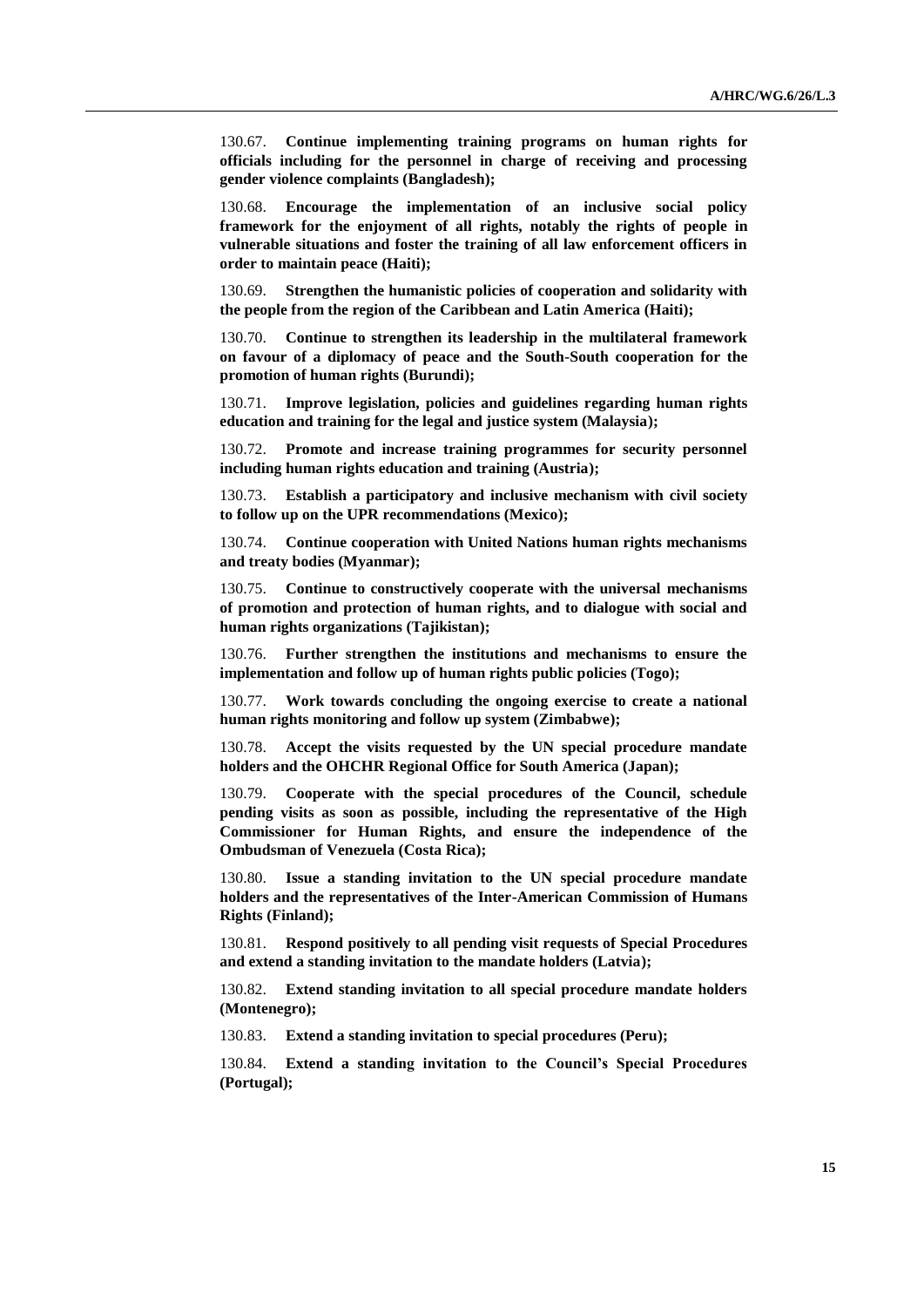130.85. **Accept outstanding visit requests by special procedures, and consider extending a standing invitation to regional and international bodies for human rights protection (Spain);**

130.86. **Issue a standing invitation to the HRC Special Procedures (Ukraine);**

130.87. **Extend a standing invitation to all the HRC Special Procedures (Uruguay);** 

130.88. **Invite representatives of international human rights organisations to visit Venezuela, including by issuing a standing invitation to the UN special procedures (Australia);**

130.89. **Issue a standing invitation to all UN human rights Special Procedures (Austria);**

130.90. **Extend an open and standing invitation to all special procedures (Chile);**

130.91. **Issue a standing invitation to the special procedures mandate holders (Georgia);**

130.92. **Allow visits from special procedures representatives of the Human Rights Council and other relevant human rights institutions and mechanisms, as previously recommended (Norway);** 

130.93. **Issues a standing invitation to all special procedure mandate holders and facilitate without delay a visit by the Special Rapporteur on torture, as well as all other pending visits' requests from special procedures mandate holders (Ghana);**

130.94. **Extend standing invitation to all special procedure mandate holders of the United Nations (Guatemala);**

130.95. **Invite representatives of International human rights organizations to visit Venezuela, including by issuing a standing invitation to the UN special procedures and work with the office of the High Commissioner on a Truth Commission (Iceland);**

130.96. **Issue an invitation to the Office of the High Commissioner of Human Rights for an official visit by November 2017 (United Kingdom of Great Britain and Northern Ireland);** 

130.97. **Open up channels of dialogue and cooperation with all human rights mechanisms of the United Nations and with the OHCHR (Argentina);**

130.98. **Reconsider its decision to denounce the American Human Rights Convention and to return to the jurisdiction of the Inter American Court of Human Rights (Uruguay);**

130.99. **Review its decision to denounce the American Convention on Human Rights and participate constructively in the Inter American Human Rights System (Brazil);**

130.100. **Reverse its decision to withdraw from the American Convention on Human Rights (Georgia);**

130.101. **Strengthen its efforts to prevent all forms of discrimination (Timor-Leste);** 

130.102. **Continue combatting all forms of discrimination and promoting gender equality (Thailand);**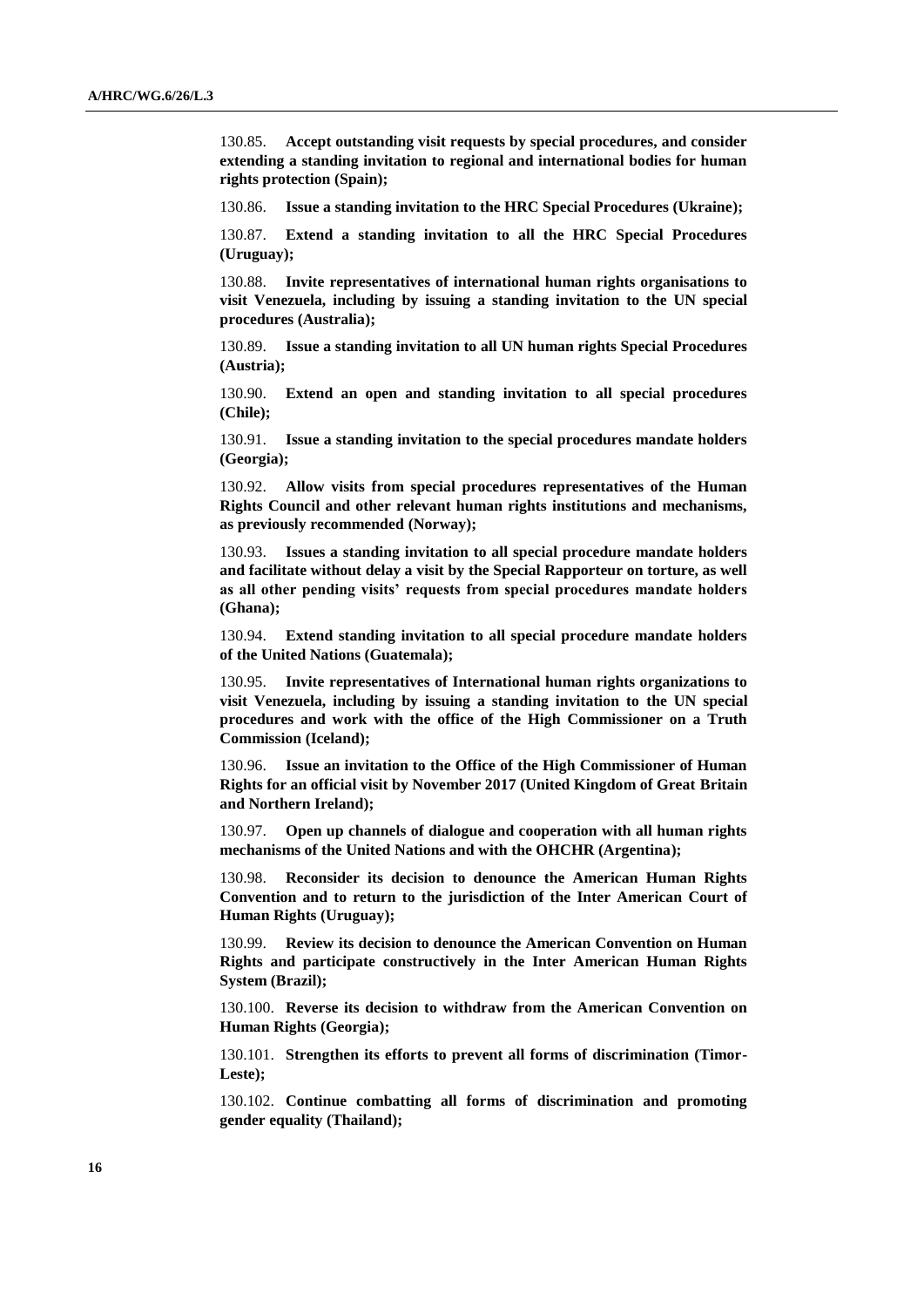130.103. **Continue efforts towards gender equality and equity (Philippines);**

130.104. **Intensify its actions in guaranteeing the right to equality and nondiscrimination on the basis of sexual orientation, gender identity and/or expression (South Africa);**

130.105. **Keep the policies adopted to ensure the participation of women in all public affairs including in the exercise of public posts (Dominican Republic);**

130.106. **Continue paving the road to eradicate stereotype that favour discrimination against women in the media (Eritrea);**

130.107. **Continue to adopt measures to ensure gender equality and step up the role of women in social and political life in the country (Belarus);**

130.108. **Prevent all forms of discrimination, especially discrimination based on sexual orientation or gender identity, ensuring equal treatment particularly in schools, health services and the armed forces (Israel);**

130.109. **Ensure full and effective implementation of public policies to eradicate racial discrimination in all its manifestations by strengthening the National Institution against Racial Discrimination and the National Council for the Development of Afro-descendant Communities of Venezuela (South Africa);** 

130.110. **Include and consult people of African descent when adopting programmes and policies to promote their rights (South Africa);** 

130.111. **Conduct an educational awareness campaign among the population in order to eliminate all socio-economic and legal barriers to facilitate the people of African descent to effectively enjoy their rights (Angola);**

130.112. **Adopt measures to ensure that people can change their legally recognized gender without sex-reassignment surgery (Israel);**

130.113. **Ensure respect for and protection of LGBTI persons through measures such as the decriminalization of homosexual relations in the armed and security forces, the recognition of same-sex couples and the right to change identity for transgender people (Spain);**

130.114. **Intensify national efforts to address continued high levels of violence, a common challenge in our hemisphere (Jamaica);**

130.115. **Take measures to reduce the number of homicides, address the level of impunity, and stop the abuses by the security forces (Sweden);**

130.116. **Go beyond the advances in the repair and attention to those who suffered of political violence triggered by non-state actors (Syrian Arab Republic);**

130.117. **Strengthen measures to ensure the investigation and sanction of all acts of violence politically motivated occurred in the country in recent years (Plurinational State of Bolivia);**

130.118. **Adopt measures to prevent and eliminate the excessive use of force such as summary executions on the part of the security forces as well ensuring that the perpetrators are brought to justice (Argentina);**

130.119. **Redouble its efforts to end those crimes, and ensure that extrajudicial killings are investigated promptly, thoroughly and impartially, and alleged perpetrators brought to justice (Ghana);**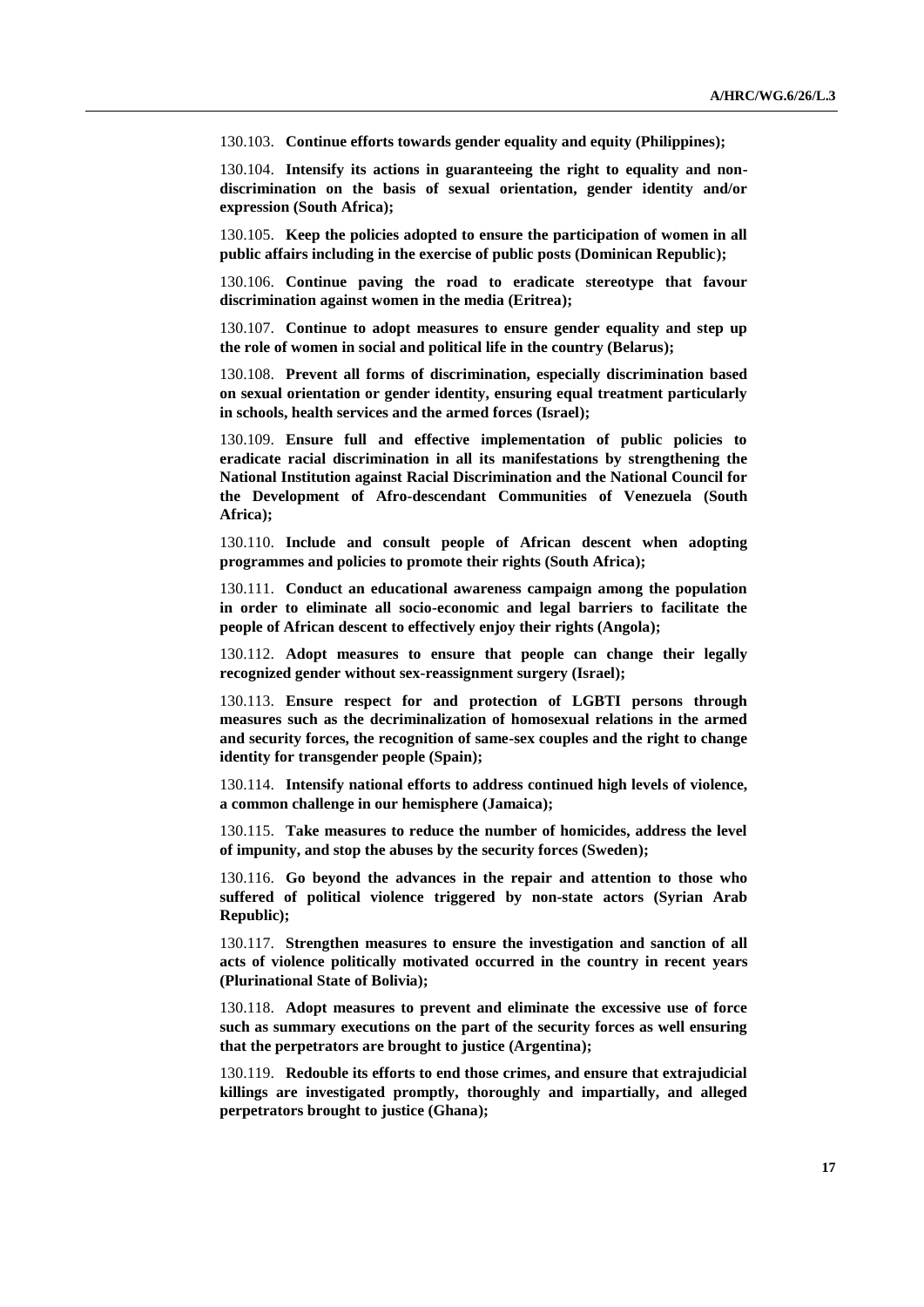130.120. **Continue efforts to combat criminal violence, and to investigate and adjudicate all accusations of Human rights violations, in particular regarding extra-judicial executions and the excessive use of force by civil authorities (Holy See);**

130.121. **Ensure a proportional use of force by security forces and ensure that cases of torture are investigated and that the perpetrators are brought to justice (Italy);**

130.122. **Monitor law enforcement in an effort to eradicate corruption and investigate the use of excessive force as well as the patterns of widespread extrajudicial killings committed by police and vigilante groups (Maldives);**

130.123. **Continue reinforcing the work of the National Commission against Torture, and Other Cruel, Inhuman or Degrading Treatment or Punishment (Russian Federation);**

130.124. **Make further efforts to conduct a prompt, thorough, and impartial investigation on allegations of arbitrary detention and excessive use of force by law enforcement officials in response to protests, with a view to ensure accountability for perpetrators (Republic of Korea);** 

130.125. **Make a proportional use of force during protests and proceed to the immediate release of political prisoners (Spain);**

130.126. **Adopt additional measures to improve prison conditions, eliminating overcrowding and raising the standards of quality within prisons (Italy);**

130.127. **Ensure that all prisoners are provided with the minimum standards of humane treatment and that the conditions of all prisons and detention centres meet international human rights standards, including the UN Standard Minimum Rules (New Zealand);**

130.128. **Further develop the implementation of a new prison system which covers all the prisons throughout the country (Algeria);**

130.129. **Redouble its efforts in the implementation of the Plan to rehabilitate detainees through the improvement of national prison system (Angola);** 

130.130. **Continue with the efforts in the realization of the National plan to bring the penal system in conformity with the international standards. (Russian Federation);**

130.131. **Adopt all urgent measures to ensure better conditions of detention of the high number of people currently detained, many of them having not been benefitted from the guarantees of due process(Argentina);**

130.132. **Swiftly take action to improve conditions of detention in particular to reduce excessive use of force and overcrowding in line with the Nelson Mandela rules (Austria);**

130.133. **Ensure that no one is detained arbitrarily and that all persons who are charged with an offense have access to a fair and impartial trial, while ensuring the independence of the judiciary (New Zealand);**

130.134. **Release persons detained or arrested for political reasons and refrain from and prevent all forms of violence and retaliatory action, evictions, deportations, detention and coercion (Australia);**

130.135. **Refrain from recourse to arbitrary detentions and follow due process in all judicial cases, in accordance with international standards, in particular**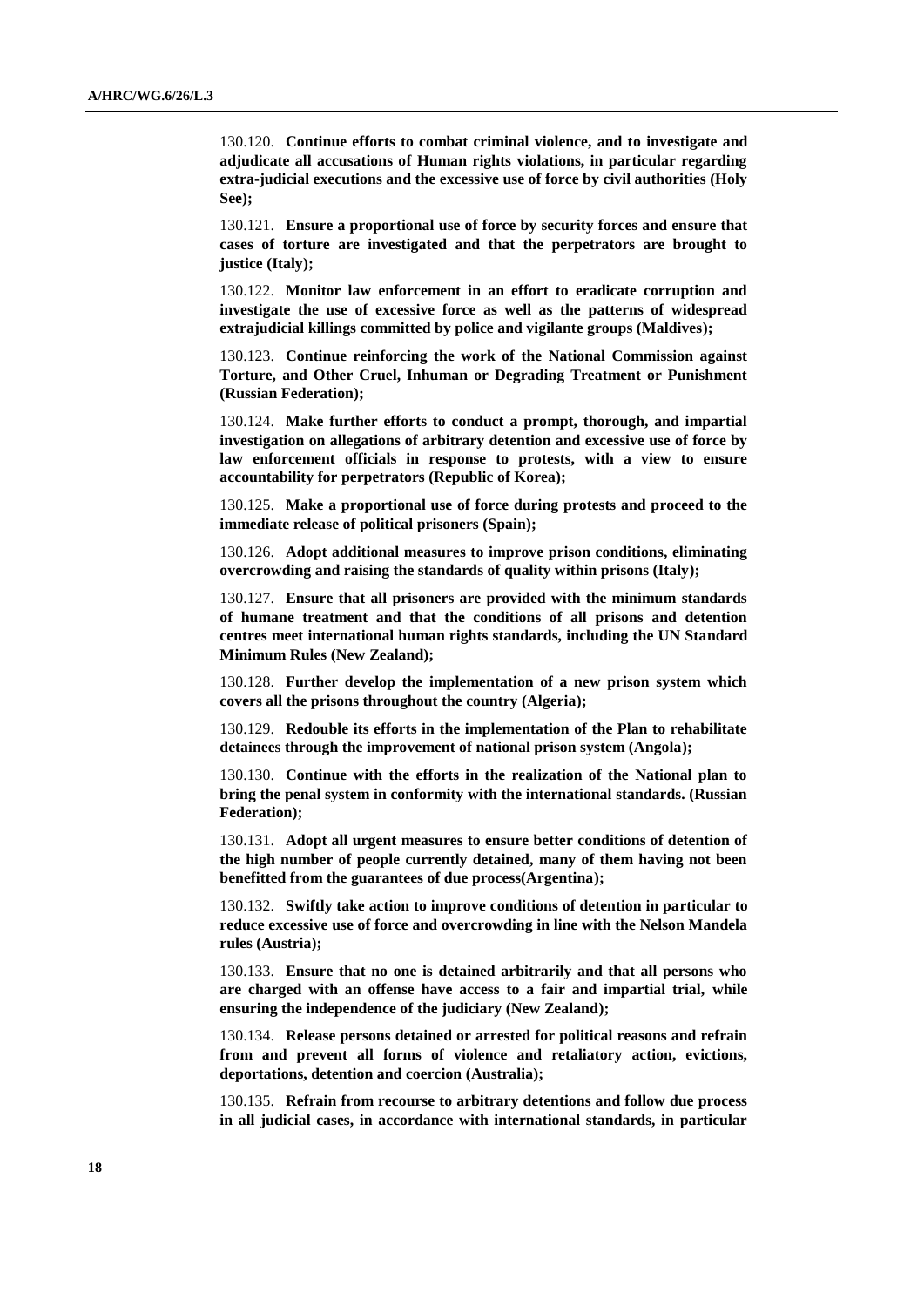**with relation to the arbitrary arrest of political opposition members, who should be immediately released; (Brazil);**

130.136. **End the practice of arbitrary detentions, release all political prisoners with immediate effect, and implement the recommendations issued by the UN Working Group on Arbitrary Detentions, including in Opinion No. 26/2014 (Canada);**

130.137. **Respect due process and human rights of persons deprived of liberty, especially those who find themselves on that condition due to the complex political situation (Colombia);**

130.138. **Release of persons arbitrarily detained, and that all complaints of torture and ill-treatment of detainees be investigated promptly, thoroughly and independently (Ireland);**

130.139. **Increase the efforts to fully implement the Act, coordinate the programmes and institutions that address violence against women and effectively combat all forms of violence against women (Liechtenstein);**

130.140. **Combat violence against women through coordinated and comprehensive preventive measures and ensure access to justice and remedy for victims (Malaysia);**

130.141. **Take all the necessary measures to prevent and combat violence, including violence against women, by establishing a coordinating body for programs and institutions created to address violence against women (Slovenia);**

130.142. **Give priority to the full implementation of the Act on Women's Rights to a Life Free from Violence and adopt the draft bill on trafficking in persons (Timor-Leste);**

130.143. **Step up efforts to prevent discrimination and violence against women and girls (Ukraine);**

130.144. **Continue efforts to prevent and sanction violence against women (Egypt);**

130.145. **Most serious measures be taken to end violence against women and children (Bahrain);**

130.146. **Take specific targeted measures to eliminate violence against women and girls, including the establishment of a coordinating body (Namibia);**

130.147. **Improve human rights system protecting young people and children and take measures to prevent juvenile delinquence (Belarus);**

130.148. **Make progress in the prevention and mitigation of the negative impact on the rights of children and adolescents caused by different sources of violence (Colombia);**

130.149. **Set measures to prevent violence against children and prohibit corporal punishment of children (Liechtenstein);**

130.150. **Consider the recommendation of various Treaty Bodies regarding the elimination of pre-military training in schools (Peru);**

130.151. **Continue the efforts to combat human trafficking, including through cooperation and coordination with UNHCR (Qatar);**

130.152. **Adopt a national plan to combat human trafficking (Belarus);**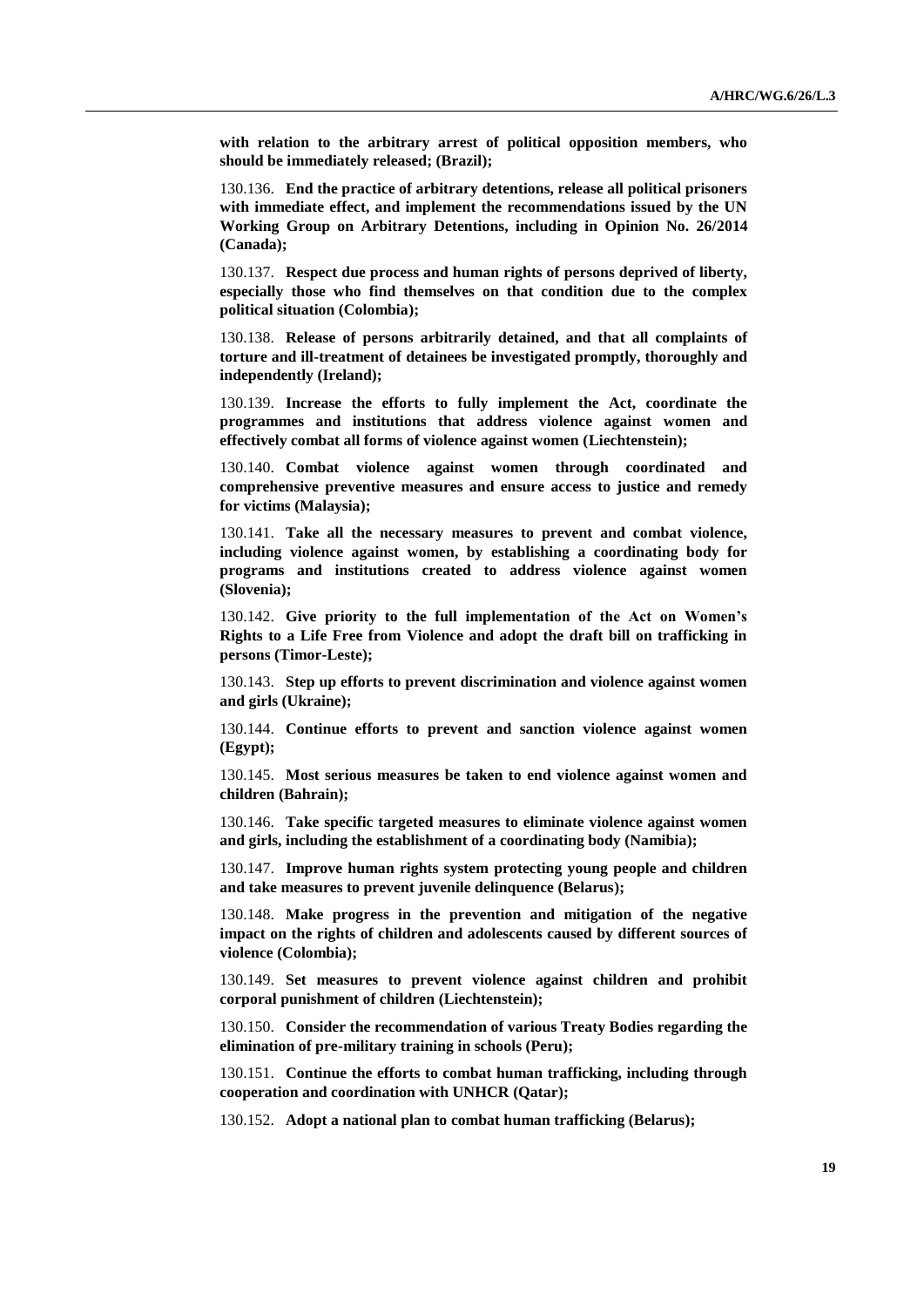130.153. **Strengthen its efforts to eliminate discrimination against women and girls supported the bill on human trafficking (Dominican Republic);**

130.154. **Work to ensure the independence of the judiciary and to continue with the efforts to fight crime with a preventive approach, and with a human rights perspective (Mexico);** 

130.155. **Take appropriate measures to secure the independence of the judiciary, including amending the regulatory framework providing for such independence (Namibia);**

130.156. **Take steps to ensure the independence and impartiality of judges and prosecutors, under all circumstances and in all cases, including by remedying the provisional status of the majority of judges and prosecutors (Netherlands);**

130.157. **Restore the rule of law and the independence and impartiality of the judicial system (Germany);**

130.158. **Redouble its efforts to guarantee autonomy, independence and impartiality of the judiciary (Republic of Korea);**

130.159. **Take steps to ensure the full independence and impartiality of the judiciary (Spain);**

130.160. **Take the necessary measures to respect the separation and independence of powers, including of the National Electoral Council, the Parliament and the judiciary, in particular of the Supreme Tribunal of Justice (Switzerland);**

130.161. **Fully respect representative democracy, the separation of powers, legal rights, due process, universal human rights and the role of civil society groups and regional bodies (Australia);**

130.162. **Take urgent action to ensure the full independence, autonomy and impartiality of the judiciary system and the electoral authority, especially with regards to the Supreme Court and the National Electoral Commission (Brazil);**

130.163. **Restore the independence and impartiality of the judiciary by appointing impartial, qualified judges and magistrates in accordance with its legal and constitutional requirements (Canada);**

130.164. **Ensure the independence of branches of government, in particular the electoral and judicial branches, ensure due process and avoid arbitrary arrests (Costa Rica);**

130.165. **Ensure the independence of the judiciary and enact a comprehensive review of legislation and practice aimed at guaranteeing the right to a fair trial for everyone, including opposition leaders and those critical to the government (Czechia);**

130.166. **Ensure the independence and impartiality of the judiciary and police authorities and allow all parties to exercise their rights before the judiciary (France);**

130.167. **See that legitimate independence of public powers is respected in accordance with its international commitments (Holy See);**

130.168. **Continue with the efforts to investigate and punish all those responsible for the acts of violence that occurred in 2013 and 2014, ensuring access to justice and effective judicial protection for victims (Cuba);**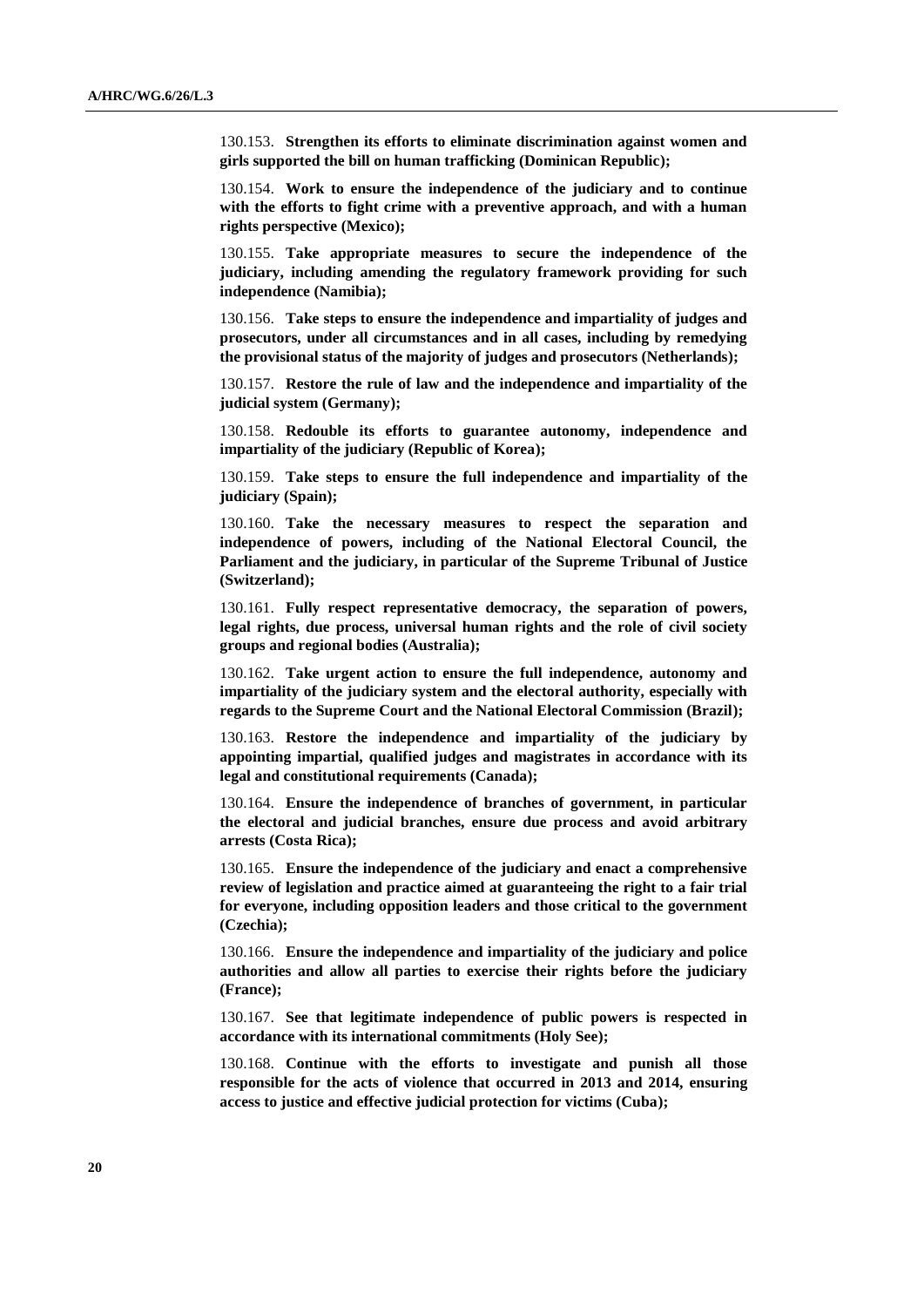130.169. **Continue to strengthen the investigative policies and strategies and the correct and appropriate penalties for violations of human rights (Angola);**

130.170. **Strengthening sound inclusive training policies to those in charge of providing legal aid to low-income population through the National Public Defence School (Egypt);**

130.171. **Continue promoting women's and minorities access to justice in order to enhance equal opportunities for all citizens. (Ethiopia);**

130.172. **Continue to implement the measures adopted to give free legal assistance in case of gender violence (Angola);**

130.173. **Ensure that the due process in all trials is guaranteed, in accordance with international standards (Guatemala);**

130.174. **Conduct thorough and independent investigations in cases of human rights violations and ensure victims access to justice (Uruguay);** 

130.175. **Guarantee the right to privacy of private and personal communications according to international standards (Kenya);**

130.176. **Take the necessary steps to ensure that all operations of intelligence agencies are monitored by an independent oversight mechanism (Liechtenstein);**

130.177. **Ensure that the birth registration system be further improved and supported by aware-raising activities, in order to achieve registration for all (Turkey);**

130.178. **Continue efforts towards the universalization of vital registration in the manner of progressive and consolidation of the right to identities by prioritizing minorities (Ethiopia);**

130.179. **Bring all legislation concerning communication surveillance in line with international human rights standards and especially that all communications surveillance require a test of necessity and proportionality (Liechtenstein);**

130.180. **Ensure the guarantee of the rights of Colombians affected by the land border closure, including family reunification and recovery of their belongings (Colombia);**

130.181. **Ensure - in the general framework of substantial respect for fundamental rights, the principles of democracy and the Constitution - freedom of expression and peaceful assembly and protect the activities of human rights defenders, political activists and journalists (Italy);**

130.182. **Take concrete measures to ensure free reporting by the media as well as to ensure due process and the independence of the justice system (Japan);**

130.183. **Remove all restrictions, in law and practice, which prevent full enjoyment of the right to freedom of expression, association and create an enabling environment for civil society (Latvia);**

130.184. **Take legal and administrative measures to ensure the right to freedom of expression in accordance with the international obligations of Venezuela (Mexico);**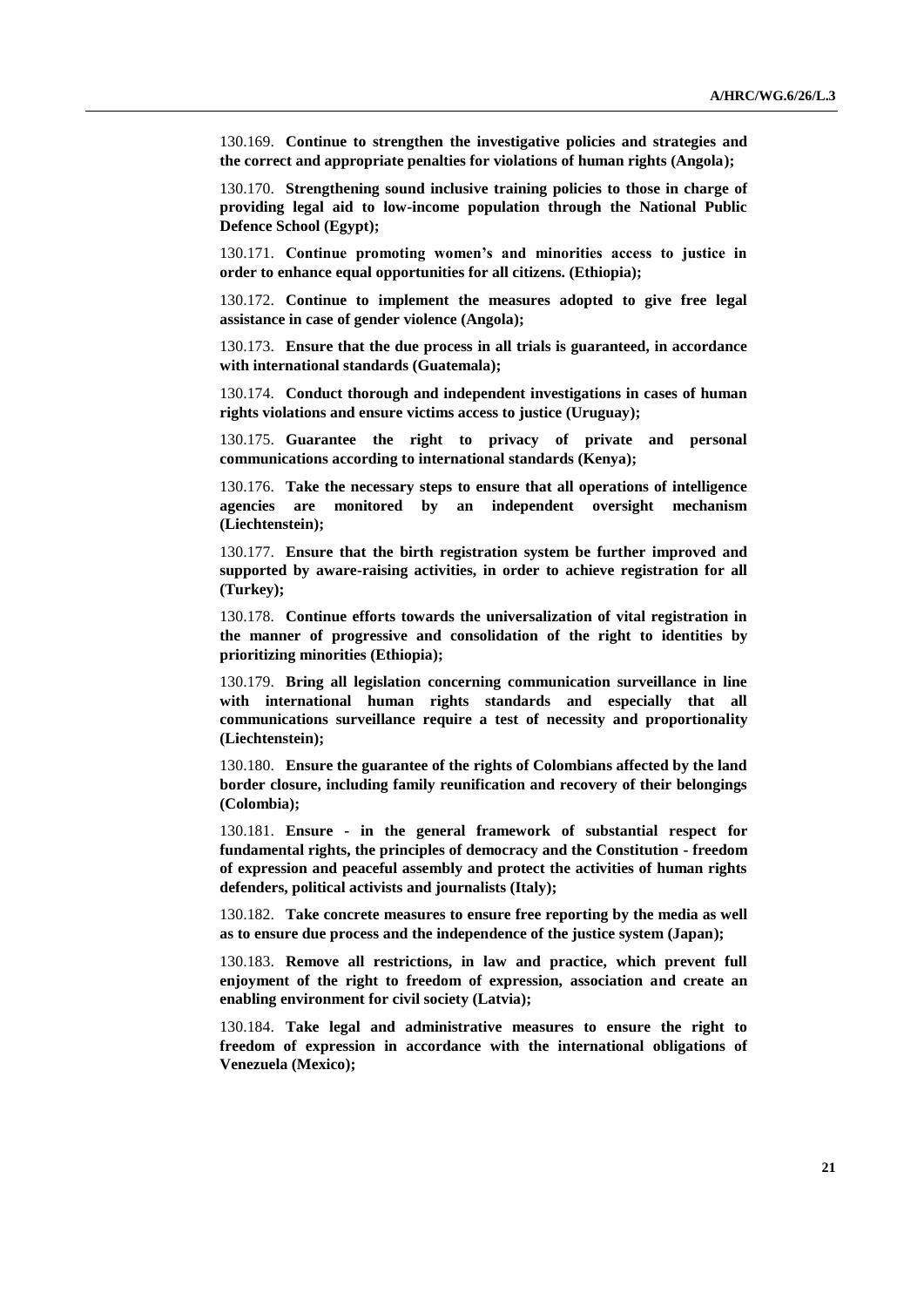130.185. **Ensure the right to freedom of opinion and expression for all journalists and media groups, including by effectively investigating allegations of intimidation and attacks, and by prosecuting perpetrators (Netherlands);**

130.186. **Take steps to ensure the right to freedom of expression including to ensure that journalists can carry out their work independently while protecting their well-being (New Zealand);**

130.187. **Safeguard the right of freedom of opinion and expression and the freedom of movement for political opponents and journalists (Germany);** 

130.188. **Permit genuine expression of dissent, by releasing political prisoners, allowing the elected National Assembly to carry out its functions, and permitting peaceful protest and independent media reports (United States of America);**

130.189. **Safeguard the right to peaceful assembly, freedom of opinion and expression, as well as freedom of the press (Brazil);**

130.190. **Provide effective guarantees for the full exercise of freedom of expression and information recognized in the Constitution and in international instruments ratified by the Bolivarian Republic of Venezuela (Chile);**

130.191. **Pay careful attention to the calls made by the High Commissioner to ensure adequate protection of political opponents, human rights defenders and others who face threats for their work, as well as to seek through constructive dialogue, solutions that respect the rule of law and constitutional guarantees to all Venezuelans to exercise their fundamental rights (Costa Rica);**

130.192. **Ensure a free and enabling environment for the work of civil society organizations and create a strategy to protect human rights defenders and civic activists, ensuring they are not persecuted, harassed, or publicly stigmatized for their work and the exercise of their rights (Czechia);**

130.193. **Protect and promote freedom of expression, ensure the safety of journalists, and promptly respond to alleged violations in this regard (Estonia);**

130.194. **Guarantee freedom of expression (Georgia);**

130.195. **Ensure that nobody is penalized for exercising their rights of peaceful assembly and freedom of expression and calls to investigate all allegations of acts of intimidation, threats and attacks, as well as that the perpetrators are brought to justice (Guatemala);**

130.196. **End harassment of those who are critical of government policies and drop any politically motivated charges against them (Iceland);**

130.197. **Consider enacting a law that guarantees access to public information (Peru);**

130.198. **Guarantee freedom of expression and free access of citizens to public information (Spain);**

130.199. **Intensify its efforts to increase access to public information (Sudan);** 

130.200. **Take all the necessary steps to ensure the prompt and independent investigation of all allegations concerning intimidation, threats and attacks against journalists, media workers and human rights defenders (Ireland);** 

130.201. **Continue with the successful policies for the democratization of the radio spectrum, by granting concessions to community media (Nicaragua);**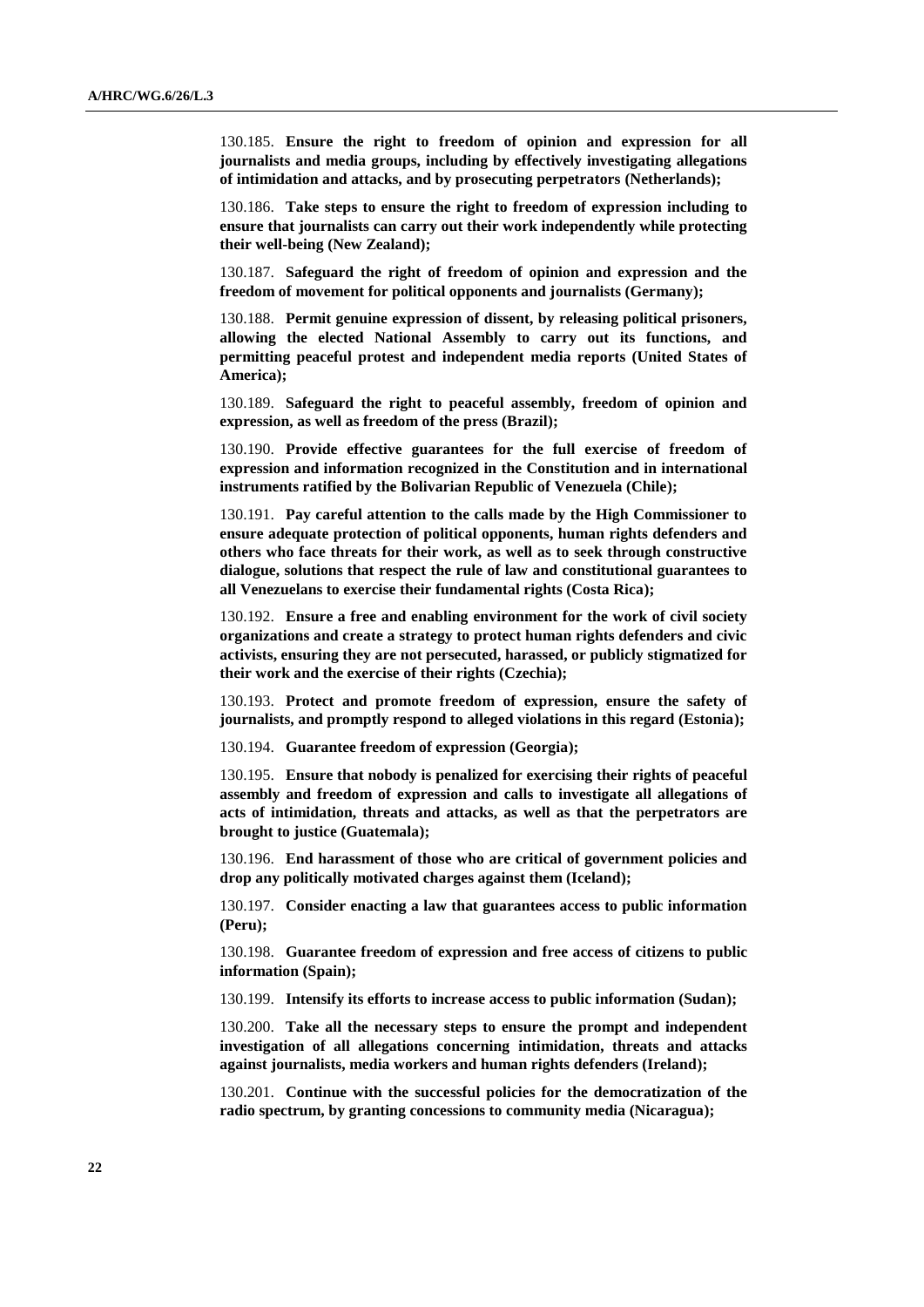130.202. **Respect the fundamental rights of individuals, including the rights to freedom of expression and association and respect the prohibition of arbitrary arrest and detention as well as the procedural guarantees (Switzerland);**

130.203. **Ensure the rights to freedoms of expression, association, and peaceful assembly, both online and offline, in particular by revoking the use of military force to control public order, and ceasing state security raids such as "Operation Liberation and Protection of the People" (Canada);**

130.204. **Explicitly and publicly recognize the legitimacy of the work of human rights defenders, including by making public statements recognizing their contribution to the promotion and protection of human rights and the rule of law (Belgium);**

130.205. **Adopt measures preventing reprisals against individuals and groups cooperating with international human rights mechanisms and ensure impartial investigation into all allegations of reprisals and accountability for reprisals (Czechia);**

130.206. **Take all necessary measures to guarantee the exercise of the work of human rights defenders and take measures to fight against impunity for perpetrators of attacks and threats against them (France);**

130.207. **Ensure the impartiality and due process in the procedures by which broadcasting laws are enforced (Finland);** 

130.208. **Take all the necessary measures to ensure that journalists are not subject to violence and reprisals for their work (Portugal);** 

130.209. **Ensure that journalists and media are able to conduct their work freely and independently (Uruguay);**

130.210. **Enhance the protection of journalists while guaranteeing their independence (Austria);**

130.211. **Fully guarantee freedom of expression and free access to information and protect journalists against threats and attacks (France);**

130.212. **Ensure that it grants the right to peaceful assembly and freedom of expression in accordance with its international obligations (Sweden);** 

130.213. **Enhance the political participation law (Lebanon);**

130.214. **Continue promoting democracy on the country and gender equity in political parties (Syrian Arab Republic);**

130.215. **Respect citizens' constitutional right to recall referendum by allowing the signature collection to proceed (United States of America);**

130.216. **Pursue inclusion policies to promote participation of social movements and organisations in designing public human rights policies (Algeria);**

130.217. **Promote equal participation in political and public affairs as a key means of overcoming the current political and humanitarian crisis (Czechia);**

130.218. **Channel social, political and institutional conflicts through dialogue and democratic participation, while ensuring judicial independence and the separation of powers (Norway);** 

130.219. **Continue to provide resources and develop strategies for youth development, including in achieving a greater percentage for completion of**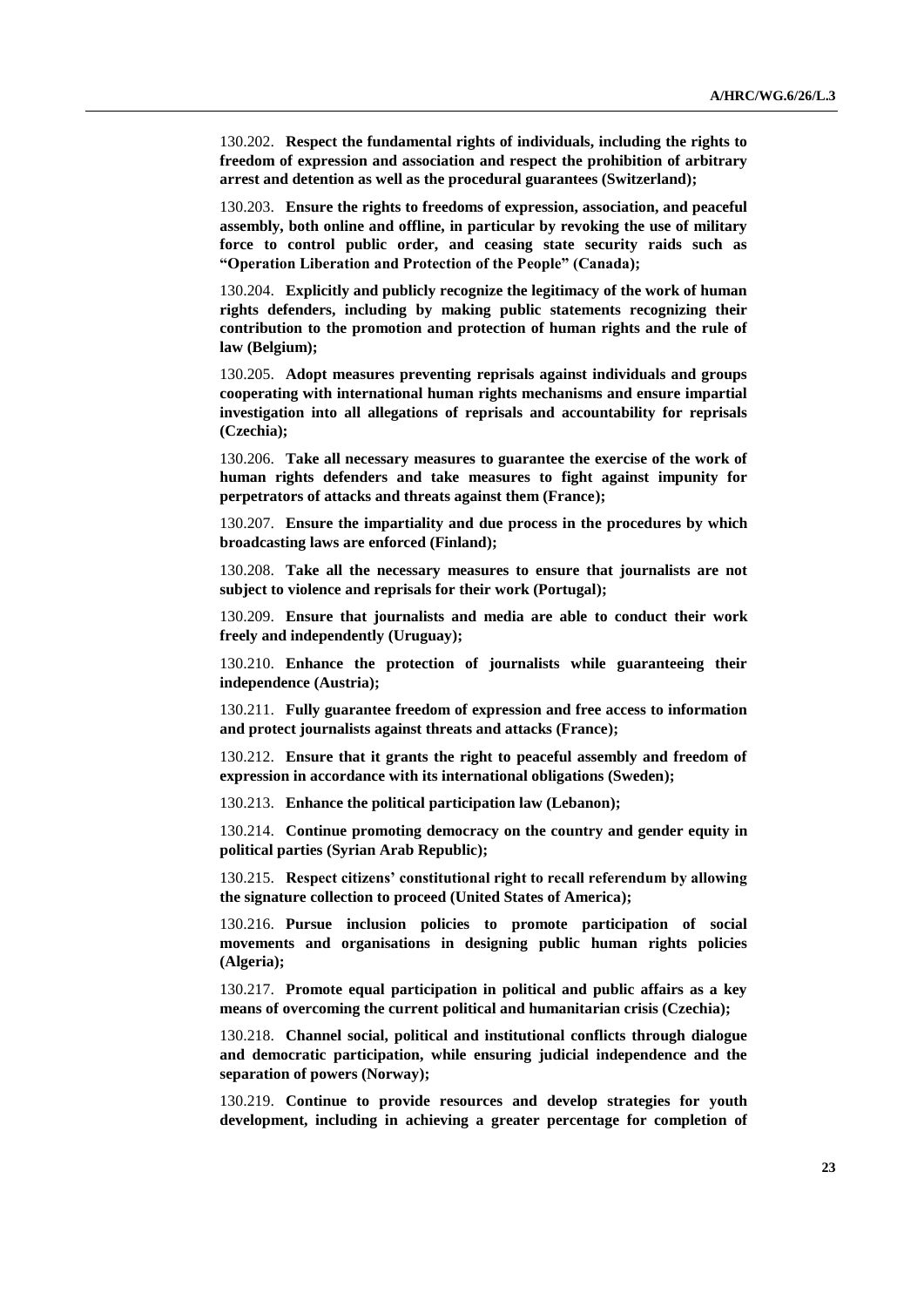**higher education for all, the retention of pregnant girls and adolescent mothers in schools, the provision of technical and vocational skills, and the expansion of social and economic opportunities for youth (Malaysia);**

130.220. **Protect trade union rights and the independence of trade unions (Peru);**

130.221. **Continue forward in the human rights implementation, in order to achieve dignified standard of living and work with all movements social organizations and civil society (Iraq);**

130.222. **Continue the implementation of its national strategy of environmental protection (Tajikistan);**

130.223. **Redouble its efforts to improve the economy (United Republic of Tanzania);**

130.224. **Continue its efforts to reduce the number of families suffering from extreme poverty through social programs (Saudi Arabia);** 

130.225. **Continue policies to reduce poverty and eradicate malnutrition and food shortages (Dominican Republic);**

130.226. **Continue efforts to reduce poverty through social programs focused on human rights (Dominican Republic);**

130.227. **Continue to implement policies and programs to guarantee the rights to education, health and food in addition to combating poverty (El Salvador);**

130.228. **Continue implanting sound public policies to eradicate extreme poverty and hunger as acknowledged by Specialized UN Agencies (Bangladesh);** 

130.229. **Take immediate action to ensure essential levels of food supply protecting the most vulnerable groups from hunger and nutritional problems (Belgium);**

130.230. **Step up efforts to guarantee national food production and promote urban and family agriculture to achieve food sovereignty (Democratic People's Republic of Korea);**

130.231. **Take all necessary measures to ensure the right to food, water and sanitation of its people as well as continued basic medical supplies and health services (Thailand);** 

130.232. **Ensure cooperation with international actors to help address the situation of food insecurity and public health (Sweden);** 

130.233. **Increase its activities towards the full realization of the right to health (Islamic Republic of Iran);**

130.234. **Continue efforts to improve health and education services to ensure equal access for all citizens (Myanmar);**

130.235. **Urgently address the shortage of medical services and satisfy people's basic necessities in the spirit of the 2015 recommendations by the UN Committee on Economic, Social and Cultural Rights (Germany);**

130.236. **Ensure the availability and quality of health services (Peru);**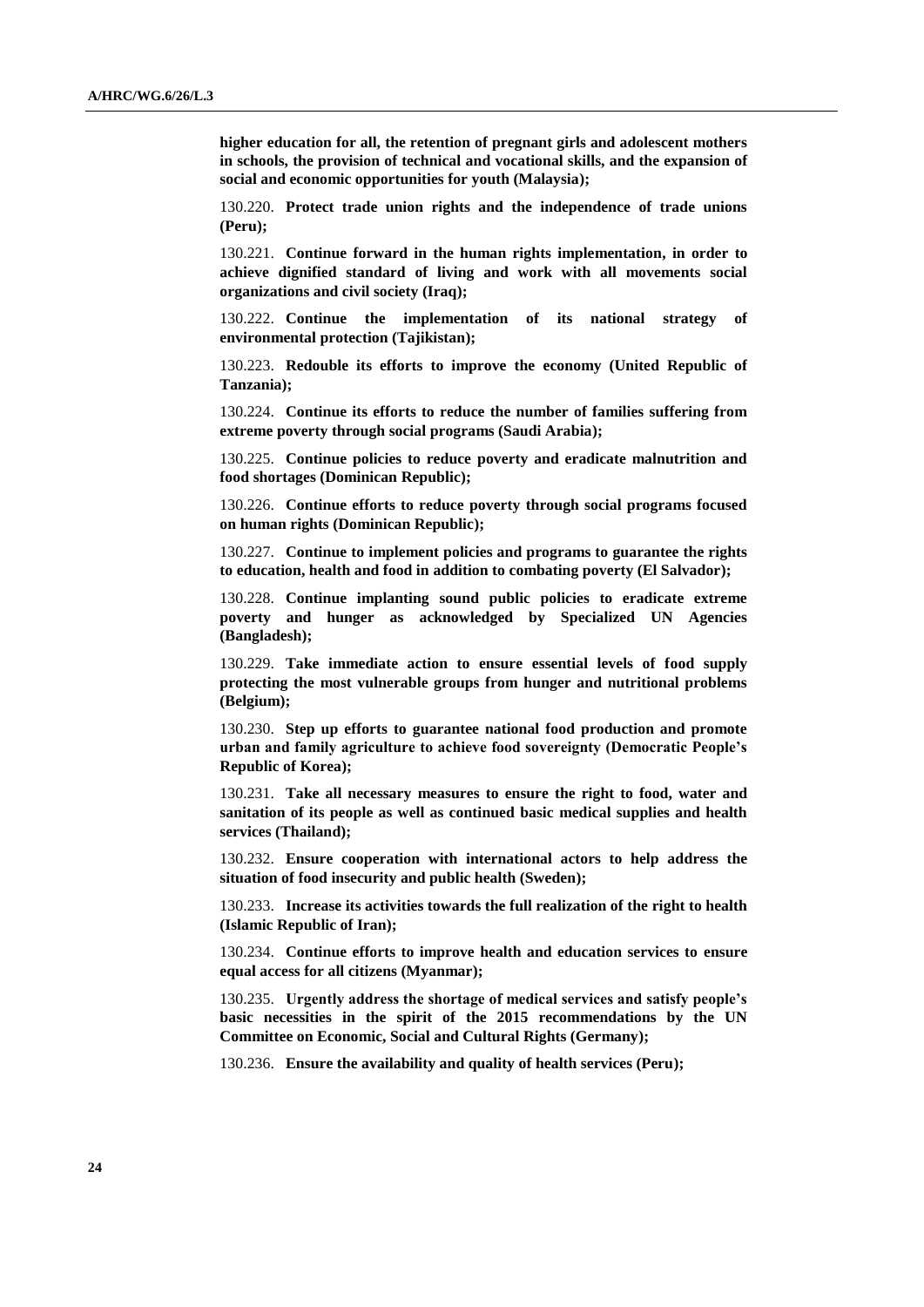130.237. **Redouble its efforts to ensure that its citizens fully enjoy the highest attainable standards of physical and mental health possible, including through international cooperation (Singapore);** 

130.238. **Ensure the immediate and urgent provision of essential medicines and medical materials to its population, including by deploying necessary resources and by accepting international assistance and cooperation (Canada);**

130.239. **Continue its efforts for universal access to health care and strengthen the national public health system and pay attention to preventive health (China);**

130.240. **Continue developing relevant international cooperation agreements to ensure universal access to medicines (El Salvador);**

130.241. **Continue incrementing the amount of health establishments (Eritrea);**

130.242. **Take action to alleviate the burden on the health care system (Norway);** 

130.243. **Develop and implement effective policies to address the crisis in Venezuela's health sector and shortages of food, and make those policies publicly know (Iceland);**

130.244. **Increase the efforts to reduce maternal mortality, prioritizing actions that promote access to sexual reproductive health centres (South Sudan);** 

130.245. **Take additional measures to fight early pregnancies (Togo);**

130.246. **Adopt a comprehensive program on sexual health and reproductive rights based on human rights and WHO standards and to allocate sufficient resources for its implementation (Belgium);**

130.247. **Ensure full and equal access to modern contraceptives throughout its territory, including in peri-urban, rural and indigenous territories (Denmark);**

130.248. **In the border area, strengthen the enjoyment of the right to health, particularly with the prevention and treatment of malaria, dengue and HIV-AIDS (Colombia);**

130.249. **Continue implementing measures to prevent HIV/AIDS transmission (Islamic Republic of Iran);**

130.250. **Continue its increasing investment in education (Islamic Republic of Iran);**

130.251. **Continue updating curricular content and methods (Lao People's Democratic Republic);**

130.252. **Continue the improvement and enhancing of the use of ICT in education (Qatar);** 

130.253. **Take the necessary measures to ensure that education promotes respect for human rights and participation in a free society (State of Palestine);**

130.254. **Regularly publish updated socio-economic data, including on health and nutrition, especially by strengthening existing national instruments, such as the Venezuelan System of Food and Nutrition Surveillance (Sistema de Vigilancia Alimentaria y Nutricional para Venezuela) (Switzerland);**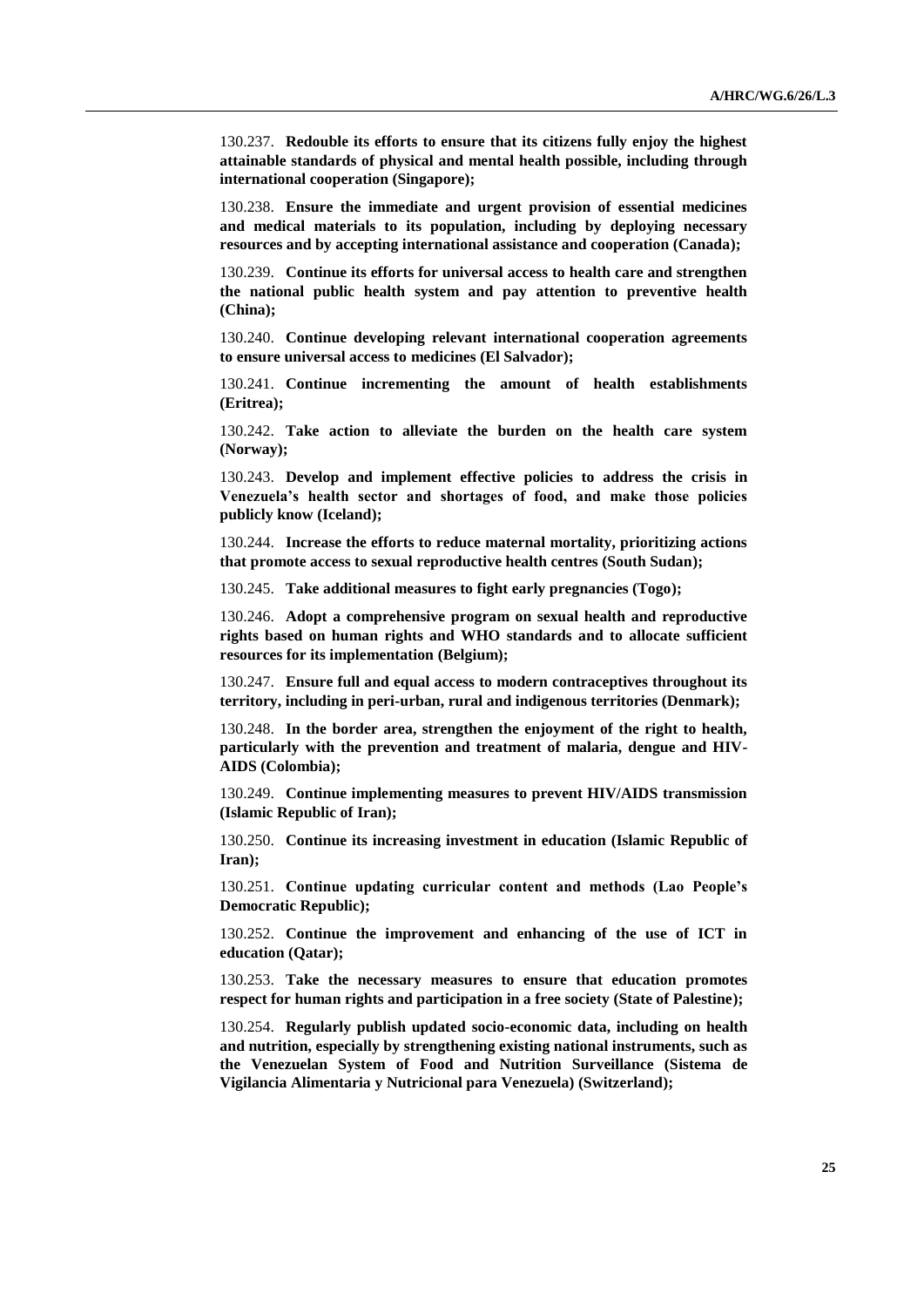130.255. **Pursue its policies to increase schooling at all levels and through all educational systems (Algeria);**

130.256. **Continue implementing the good policies in improving education infrastructure (China);**

130.257. **Continue implementing the recommendations of the national consultation on quality education (Democratic People's Republic of Korea);**

130.258. **Share experience for eliminating illiteracy (Democratic People's Republic of Korea);**

130.259. **Ensure that education promotes the full respect of human rights and the active participation in a free society (Guatemala);**

130.260. **Continue its efforts and successful measures to ensure full access to education and health care for all its citizens, especially of disadvantaged groups (Dominican Republic);**

130.261. **Ensure inclusive education in line with the CRPD (Israel);**

130.262. **Adopt more innovative approaches to teen pregnancies and continued schooling of teen mothers; through the sharing of experiences and best practices with partners (Jamaica);**

130.263. **Adopt legislation to punish dissemination of ideas based on racial hatred or superiority, incitement to racial discrimination or any racially motivated act of violence, as recommended by the CERD (Israel);**

130.264. **Address the specific needs of children with disabilities in all areas, in particular education (Slovenia);** 

130.265. **Continue promoting and disseminating the rights of persons with disabilities, as well as the use of sign language and Braille (Ecuador);**

130.266. **Implement the Convention on the Rights of Disabilities and the Optional Protocol thereto (Kenya);**

130.267. **Protect the rights of indigenous peoples through the implementation of prior consultation mechanisms as established in ILO Convention 169 (Peru);**

130.268. **Continue the enhancement of the school infrastructure for indigenous communities, in order to guarantee the increase of intercultural and bilingual education centres (South Sudan);** 

130.269. **Continue implementing mechanisms of prior consultation and participation of indigenous peoples in decision-making related to the enjoyment of their ancestral rights in accordance with its domestic law (Cuba);**

130.270. **Continue moving forward in land demarcation and indigenous environment, taking into consideration the characteristics of each indigenous people (Yemen);**

130.271. **Continue to implement the necessary measures to achieve a sustainable management of its natural resources in line with the respect for environmental rights and rights of indigenous peoples (Plurinational State of Bolivia);** 

130.272. **Continue implementing sound expansion and strengthening policies of special indigenous jurisdiction (Eritrea);**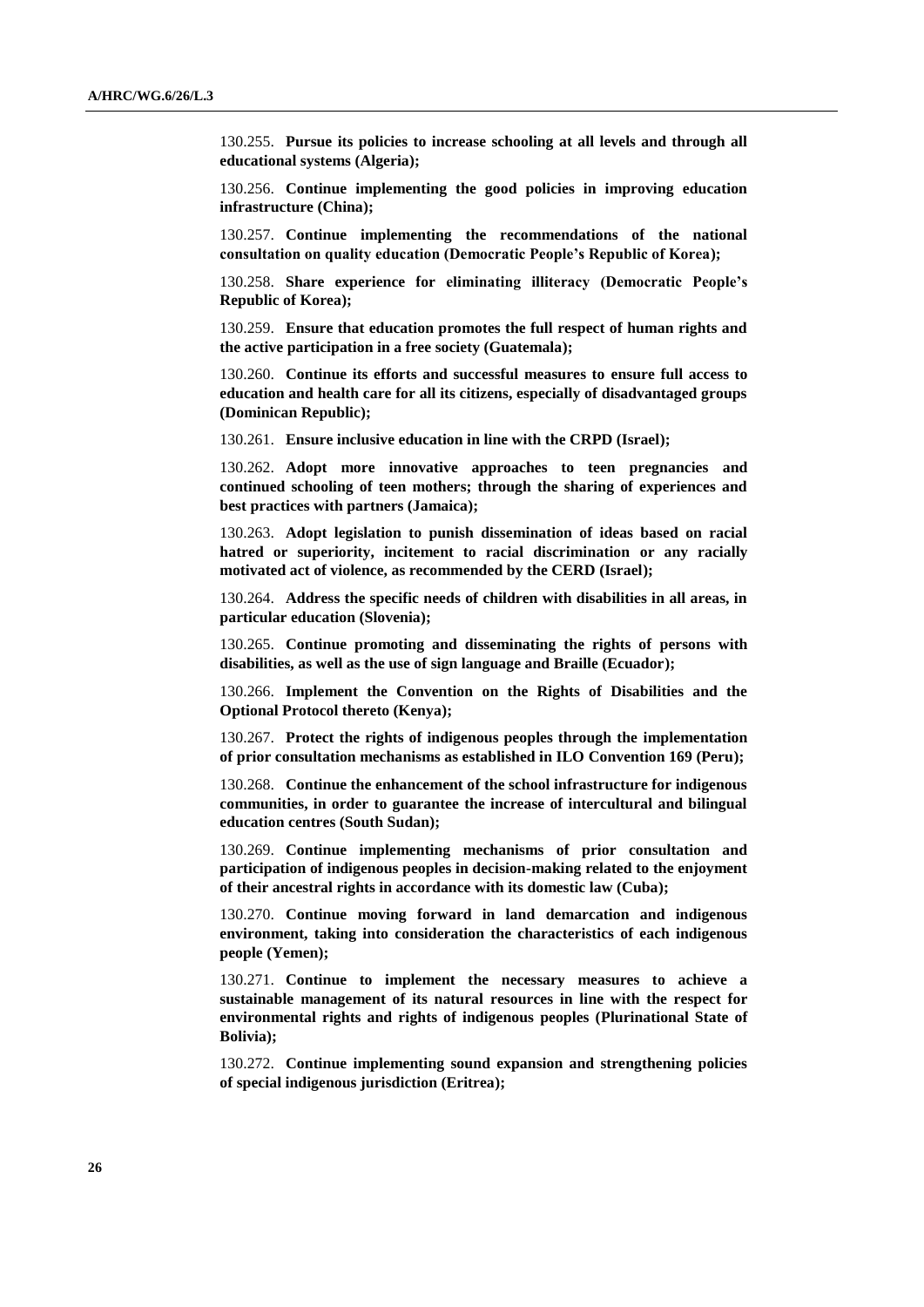130.273. **Redouble efforts to ensure the enjoyment of human rights of all migrants ensuring decent and fair treatment regardless of their immigration status (Colombia);**

130.274. **Ensure that timely access to consular assistance under the Vienna Convention of 1963 is allowed (Colombia).**

131. **All conclusions and/or recommendations contained in the present report reflect the position of the submitting State(s) and/or the State under review. They should not be construed as endorsed by the Working Group as a whole.**